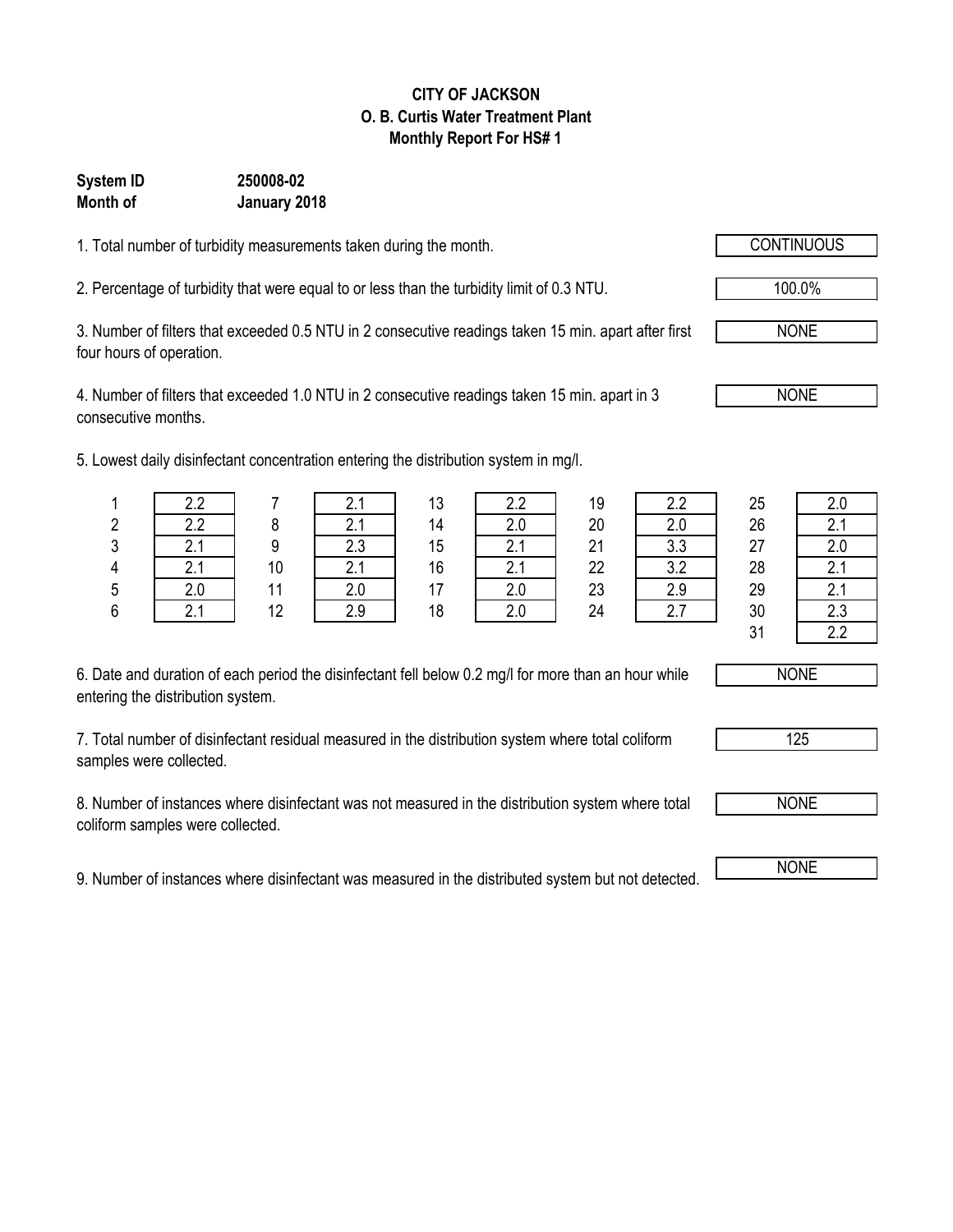#### **Turbidity Compliance Report O. B. Curtis Surface Water Treatment Plant City Of Jackson, MS**

## **System ID** 250008-02<br> **Month Of** January 20

|                 | <b>TURBIDITIES (NTU)</b> |                |                 |  |  |  |  |
|-----------------|--------------------------|----------------|-----------------|--|--|--|--|
| <b>Jan 2018</b> | <b>RAW</b>               | <b>SETTLED</b> | <b>FINISHED</b> |  |  |  |  |
| 1               | 11.09                    | 0.53           | 0.04            |  |  |  |  |
| $\overline{2}$  | 13.36                    | 0.58           | 0.04            |  |  |  |  |
| 3               | 10.4                     | 1.39           | 0.04            |  |  |  |  |
| 4               | 15.7                     | 1.07           | 0.04            |  |  |  |  |
| 5               | 12.5                     | 1.23           | 0.06            |  |  |  |  |
| 6               | 9.75                     | 0.80           | 0.05            |  |  |  |  |
| 7               | 8.13                     | 0.83           | 0.05            |  |  |  |  |
| 8               | 8.42                     | 0.78           | 0.05            |  |  |  |  |
| 9               | 9.94                     | 0.87           | 0.03            |  |  |  |  |
| 10              | 12.0                     | 0.95           | 0.06            |  |  |  |  |
| 11              | 9.48                     | 0.90           | 0.05            |  |  |  |  |
| 12              | 9.19                     | 0.65           | 0.03            |  |  |  |  |
| 13              | 17.6                     | 0.78           | 0.30            |  |  |  |  |
| 14              | 13.1                     | 0.83           | 0.03            |  |  |  |  |
| 15              | 13.1                     | 0.92           | 0.04            |  |  |  |  |
| 16              | 10.7                     | 0.93           | 0.05            |  |  |  |  |
| 17              | 12.1                     | 0.76           | 0.05            |  |  |  |  |
| 18              | 11.8                     | 0.69           | 0.05            |  |  |  |  |
| 19              | 8.93                     | 0.76           | 0.06            |  |  |  |  |
| 20              | 11.3                     | 0.80           | 0.07            |  |  |  |  |
| 21              | 8.82                     | 0.84           | 0.08            |  |  |  |  |
| 22              | 8.52                     | 0.87           | 0.04            |  |  |  |  |
| 23              | 9.93                     | 1.06           | 0.05            |  |  |  |  |
| 24              | 8.66                     | 1.03           | 0.04            |  |  |  |  |
| 25              | 10.1                     | 0.72           | 0.05            |  |  |  |  |
| 26              | 7.77                     | 0.88           | 0.09            |  |  |  |  |
| 27              | 7.90                     | 0.87           | 0.05            |  |  |  |  |
| 28              | 8.07                     | 0.78           | 0.05            |  |  |  |  |
| 29              | 8.46                     | 1.23           | 0.27            |  |  |  |  |
| 30              | 11.6                     | 1.39           | 0.05            |  |  |  |  |
| 31              | 10.0                     | 0.81           | 0.09            |  |  |  |  |
| <b>MIN</b>      | 7.77                     | 0.53           | 0.03            |  |  |  |  |
| <b>MAX</b>      | 17.6                     | 1.39           | 0.30            |  |  |  |  |
| <b>AVG</b>      | 10.6                     | 0.89           | 0.05            |  |  |  |  |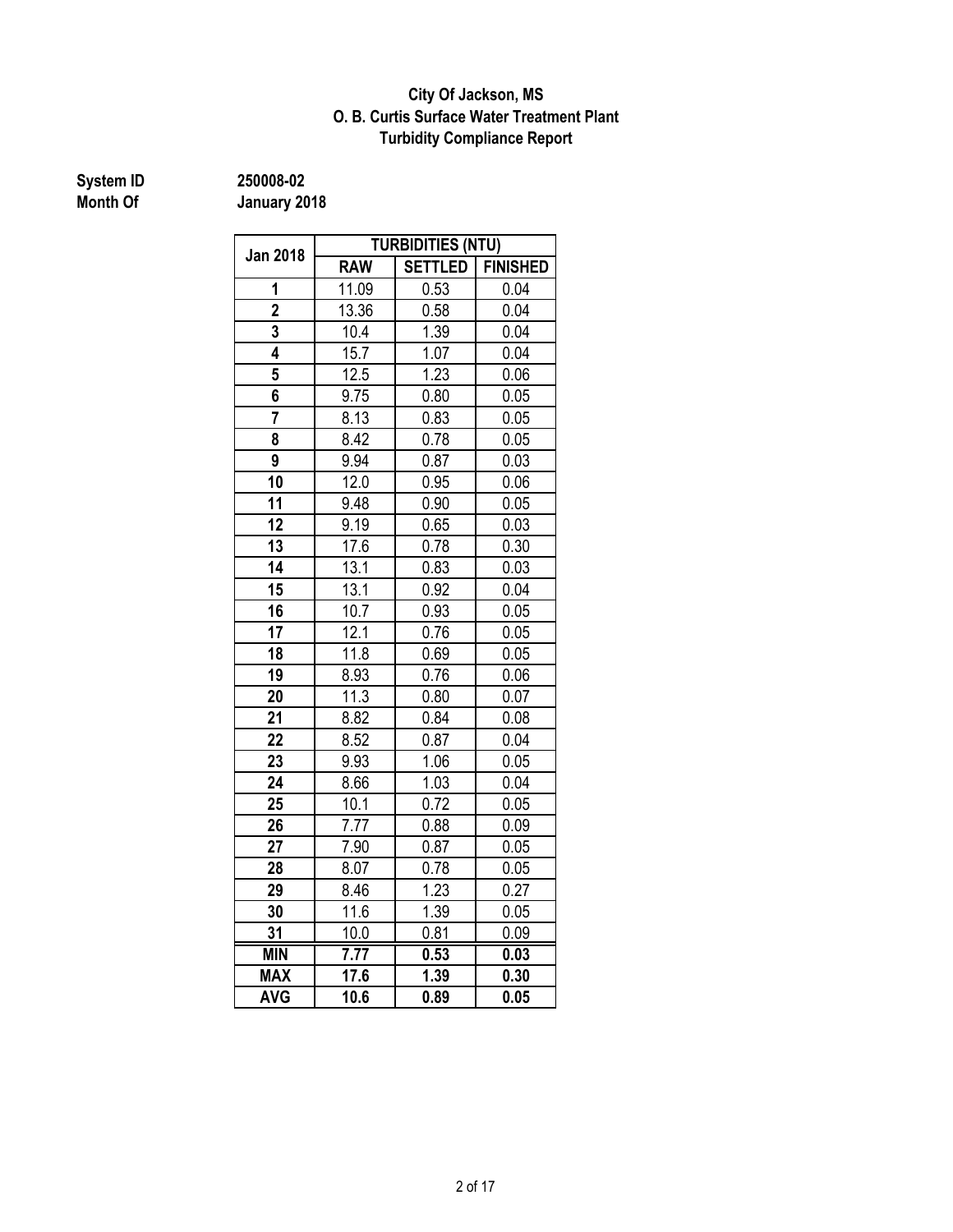#### **Turbidity Compliance City Of Jackson, MS O. B. Curtis Surface Water Treatment Plant**

## **System ID** 250008-02<br> **Month Of** January 20

| <b>Jan 2018</b>         | <b>TIME</b> |         |         |          |         |         |  |  |
|-------------------------|-------------|---------|---------|----------|---------|---------|--|--|
|                         | 12:00 AM    | 4:00 AM | 8:00 AM | 12:00 PM | 4:00 PM | 8:00 PM |  |  |
| 1                       | 0.04        | 0.04    | 0.04    | 0.04     | 0.04    | 0.04    |  |  |
| $\overline{2}$          | 0.03        | 0.03    | 0.03    | 0.03     | 0.03    | 0.04    |  |  |
| 3                       | 0.04        | 0.03    | 0.03    | 0.02     | 0.02    | 0.04    |  |  |
| 4                       | 0.04        | 0.04    | 0.04    | 0.04     | 0.03    | 0.04    |  |  |
| 5                       | 0.03        | 0.04    | 0.05    | 0.04     | 0.04    | 0.06    |  |  |
| 6                       | 0.05        | 0.05    | 0.05    | 0.05     | 0.04    | 0.05    |  |  |
| $\overline{\mathbf{7}}$ | 0.04        | 0.04    | 0.04    | 0.04     | 0.04    | 0.05    |  |  |
| 8                       | 0.05        | 0.04    | 0.04    | 0.04     | 0.03    | 0.03    |  |  |
| 9                       | 0.03        | 0.03    | 0.03    | 0.03     | 0.03    | 0.03    |  |  |
| 10                      | 0.03        | 0.03    | 0.03    | 0.06     | 0.04    | 0.05    |  |  |
| 11                      | 0.04        | 0.04    | 0.04    | 0.04     | 0.05    | 0.04    |  |  |
| 12                      | 0.03        | 0.02    | 0.02    | 0.02     | 0.02    | 0.03    |  |  |
| 13                      | 0.02        | 0.02    | 0.03    | 0.30     | 0.03    | 0.03    |  |  |
| 14                      | 0.02        | 0.03    | 0.03    | 0.03     | 0.03    | 0.03    |  |  |
| 15                      | 0.03        | 0.03    | 0.03    | 0.03     | 0.03    | 0.04    |  |  |
| 16                      | 0.03        | 0.04    | 0.04    | 0.05     | 0.05    | 0.05    |  |  |
| 17                      | 0.04        | 0.03    | 0.04    | 0.04     | 0.04    | 0.05    |  |  |
| 18                      | 0.04        | 0.04    | 0.04    | 0.04     | 0.04    | 0.05    |  |  |
| 19                      | 0.04        | 0.05    | 0.04    | 0.04     | 0.05    | 0.06    |  |  |
| 20                      | 0.06        | 0.06    | 0.07    | 0.07     | 0.06    | 0.05    |  |  |
| 21                      | 0.05        | 0.08    | 0.04    | 0.04     | 0.04    | 0.04    |  |  |
| 22                      | 0.04        | 0.04    | 0.04    | 0.04     | 0.04    | 0.04    |  |  |
| 23                      | 0.04        | 0.04    | 0.04    | 0.04     | 0.04    | 0.05    |  |  |
| 24                      | 0.04        | 0.04    | 0.04    | 0.04     | 0.04    | 0.04    |  |  |
| 25                      | 0.04        | 0.04    | 0.05    | 0.05     | 0.05    | 0.05    |  |  |
| 26                      | 0.05        | 0.09    | 0.04    | 0.04     | 0.04    | 0.04    |  |  |
| 27                      | 0.04        | 0.04    | 0.04    | 0.04     | 0.04    | 0.05    |  |  |
| 28                      | 0.04        | 0.04    | 0.04    | 0.04     | 0.05    | 0.05    |  |  |
| 29                      | 0.06        | 0.07    | 0.06    | 0.27     | 0.22    | 0.08    |  |  |
| 30                      | 0.05        | 0.05    | 0.05    | 0.05     | 0.05    | 0.05    |  |  |
| 31                      | 0.09        | 0.05    | 0.05    | 0.05     | 0.05    | 0.05    |  |  |
| <b>MIN</b>              | 0.02        | 0.02    | 0.02    | 0.02     | 0.02    | 0.03    |  |  |
| <b>MAX</b>              | 0.09        | 0.09    | 0.07    | 0.30     | 0.22    | 0.08    |  |  |
| <b>AVG</b>              | 0.04        | 0.04    | 0.04    | 0.06     | 0.05    | 0.05    |  |  |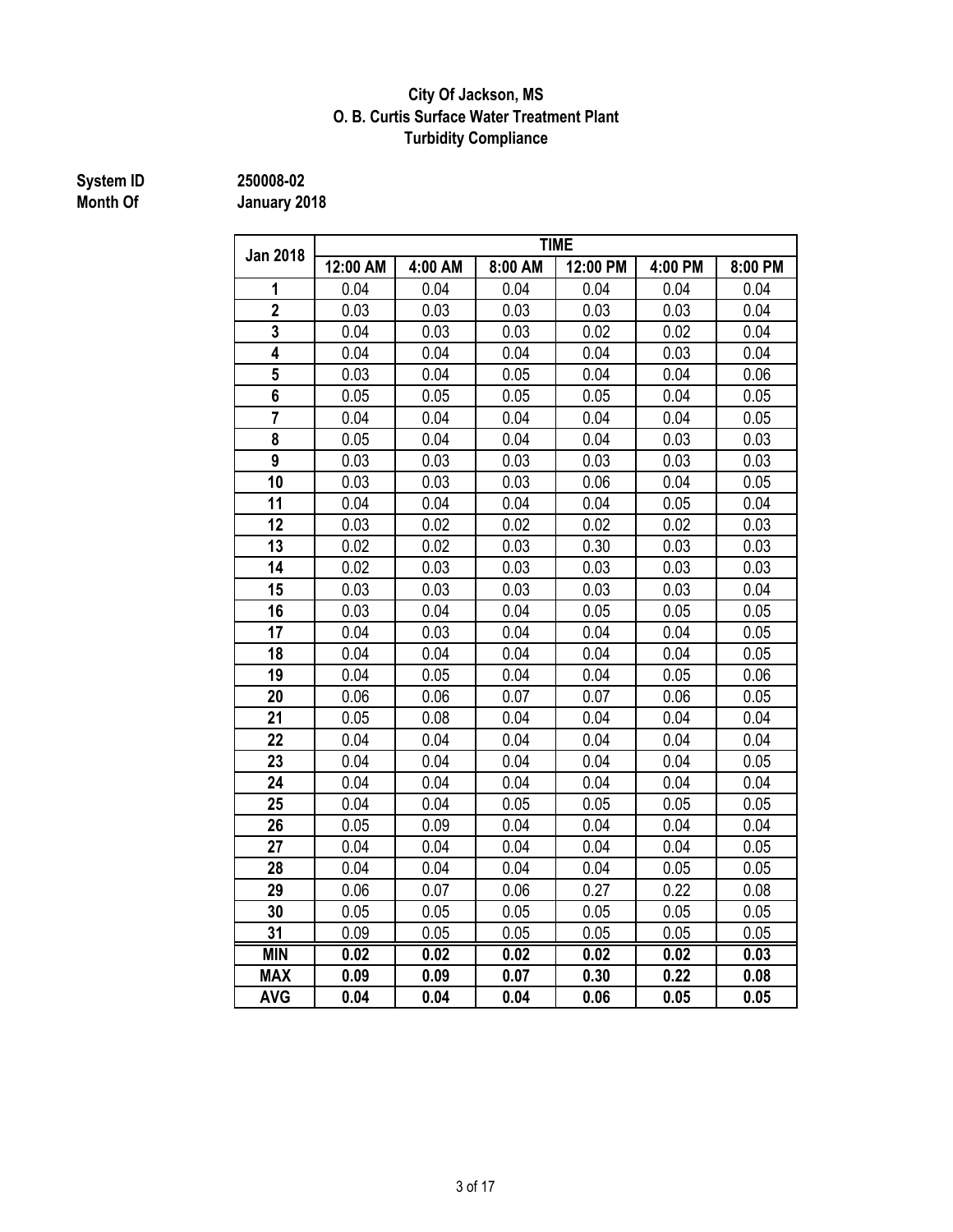#### **City Of Jackson, MS O. B. Curtis Surface Water Treatment Plant Disinfectant Compliance**

## **System ID** 250008-02<br> **Month Of** January 20

| <b>Jan 2018</b> | <b>TIME</b> |         |         |                  |         |                  |  |  |
|-----------------|-------------|---------|---------|------------------|---------|------------------|--|--|
|                 | 12:00 AM    | 4:00 AM | 8:00 AM | 12:00 PM         | 4:00 PM | 8:00 PM          |  |  |
| 1               | 2.5         | 3.2     | 3.2     | 3.2              | 2.2     | 2.3              |  |  |
| $\overline{2}$  | 2.2         | 2.5     | 2.6     | 2.6              | 2.5     | 2.3              |  |  |
| 3               | 3.5         | 3.4     | 2.5     | 2.2              | 2.1     | 2.5              |  |  |
| 4               | 2.5         | 2.3     | 2.2     | 2.1              | 3.5     | 3.7              |  |  |
| 5               | 2.1         | 2.0     | 2.5     | 3.3              | 2.1     | 2.1              |  |  |
| 6               | 3.4         | 2.6     | 2.1     | 2.6              | 2.2     | 2.1              |  |  |
| $\overline{7}$  | 3.7         | 3.6     | 2.1     | 2.5              | 3.6     | 2.9              |  |  |
| 8               | 2.7         | 2.1     | 2.1     | 2.4              | 3.2     | 2.3              |  |  |
| 9               | 3.3         | 3.5     | 2.4     | 2.5              | 3.5     | 2.3              |  |  |
| 10              | 2.3         | 3.2     | 3.5     | 3.4              | 2.8     | 2.1              |  |  |
| 11              | 2.3         | 2.1     | 2.0     | 2.2              | 2.2     | 2.4              |  |  |
| 12              | 2.9         | 3.0     | 2.9     | 2.9              | 3.0     | 3.1              |  |  |
| 13              | 2.5         | 3.2     | 3.1     | $\overline{2.2}$ | 3.2     | $\overline{3.3}$ |  |  |
| 14              | 2.6         | 2.4     | 2.1     | 2.0              | 2.4     | 2.1              |  |  |
| 15              | 2.3         | 2.3     | 3.3     | 2.1              | 3.2     | 2.5              |  |  |
| 16              | 3.2         | 2.1     | 2.2     | 3.5              | 3.6     | 3.4              |  |  |
| 17              | 3.2         | 2.0     | 2.1     | 3.3              | 3.0     | 2.2              |  |  |
| 18              | 3.3         | 3.5     | 2.0     | 2.3              | 2.0     | 3.7              |  |  |
| 19              | 2.2         | 2.2     | 2.2     | 3.8              | 2.3     | 3.8              |  |  |
| 20              | 3.6         | 3.6     | 2.3     | 2.1              | 2.0     | 2.3              |  |  |
| 21              | 3.6         | 3.6     | 3.3     | 3.4              | 3.3     | 3.8              |  |  |
| 22              | 3.5         | 3.4     | 3.6     | 3.3              | 3.2     | 3.2              |  |  |
| 23              | 3.2         | 3.4     | 3.3     | 3.6              | 2.9     | 3.0              |  |  |
| 24              | 3.7         | 3.5     | 2.7     | 3.5              | 3.5     | 3.5              |  |  |
| 25              | 2.2         | 2.0     | 2.9     | 3.7              | 3.8     | 3.6              |  |  |
| 26              | 3.4         | 3.6     | 3.5     | 2.1              | 2.2     | 2.8              |  |  |
| 27              | 3.4         | 3.0     | 2.6     | 2.0              | 3.2     | 3.4              |  |  |
| 28              | 2.4         | 3.4     | 2.1     | 3.5              | 2.3     | 3.6              |  |  |
| 29              | 3.3         | 3.5     | 2.2     | 2.1              | 2.6     | 2.7              |  |  |
| 30              | 3.0         | 2.4     | 2.3     | 2.9              | 2.9     | 3.1              |  |  |
| 31              | 3.0         | 3.1     | 3.1     | 2.2              | 3.3     | 3.3              |  |  |
| <b>MIN</b>      | 2.1         | 2.0     | 2.0     | 2.0              | 2.0     | 2.1              |  |  |
| <b>MAX</b>      | 3.7         | 3.6     | 3.6     | 3.8              | 3.8     | 3.8              |  |  |
| <b>AVG</b>      | 2.9         | 2.9     | 2.6     | 2.8              | 2.8     | 2.9              |  |  |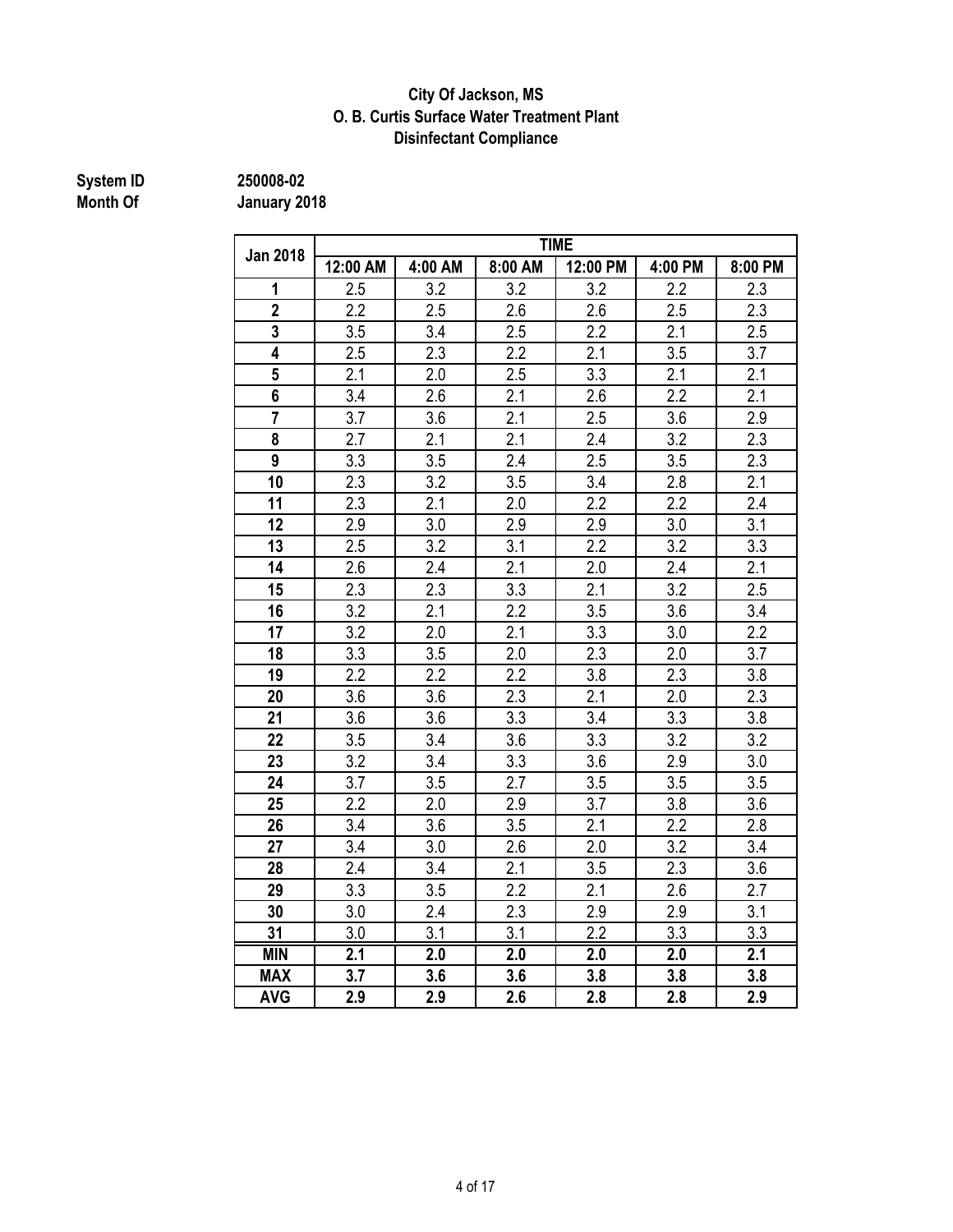#### **CITY OF JACKSON O. B. Curtis Water Treatment Plant Monthly Report For HS# 2**

### **Month of January 2018 System ID 250008-02**

1. Total number of turbidity measurements taken during the month.

2. Percentage of turbidity that were equal to or less than the turbidity limit of 0.3 NTU. 99.9%

3. Number of filters that exceeded 0.5 NTU in 2 consecutive readings taken 15 min. apart after first four hours of operation.

4. Number of filters that exceeded 1.0 NTU in 2 consecutive readings taken 15 min. apart in 3 consecutive months.

5. Lowest daily disinfectant concentration entering the distribution system in mg/l.

| 6. Date and duration of each period the disinfectant fell below 0.2 mg/l for more than an hour while |  |
|------------------------------------------------------------------------------------------------------|--|
| entering the distribution system.                                                                    |  |

7. Total number of disinfectant residual measured in the distribution system where total coliform samples were collected.

8. Number of instances where disinfectant was not measured in the distribution system where total coliform samples were collected.

9. Number of instances where disinfectant was measured in the distributed system but not detected.

|        |     |                |             | ィっ<br>l U | $\sim$ $\sim$<br>v.v | 19 | v.v | 25           | 2.2         |
|--------|-----|----------------|-------------|-----------|----------------------|----|-----|--------------|-------------|
|        |     |                | റ റ         | 14        | $\sim$ $\sim$<br>v.v | 20 | ი ი | 26           | ە ب<br>ن. ا |
| n<br>J | ∪.∪ |                | റ റ<br>ر. ے | 15        | ററ                   | 21 | v.v | 27           | . .         |
|        | າາ  | 1 <sub>0</sub> | ◡.          | 16        | v.v                  | 22 |     | 28           | 2.9         |
|        |     |                | <u>.</u>    |           | າ າ<br>◡…            | 23 |     | 29           | 1.5         |
| c<br>υ |     | 12<br>' 4      | s o         | 18        | ົດ<br>v.v            | 24 |     | 30           | 2.3         |
|        |     |                |             |           |                      |    |     | $\mathbf{A}$ | $\sim$      |

| L.L |
|-----|
| 1.8 |
| 1.1 |
| 2.9 |
| 1.5 |
| 2.3 |
| 2.6 |



125

NONE

 $31$ 



NONE

NONE

NONE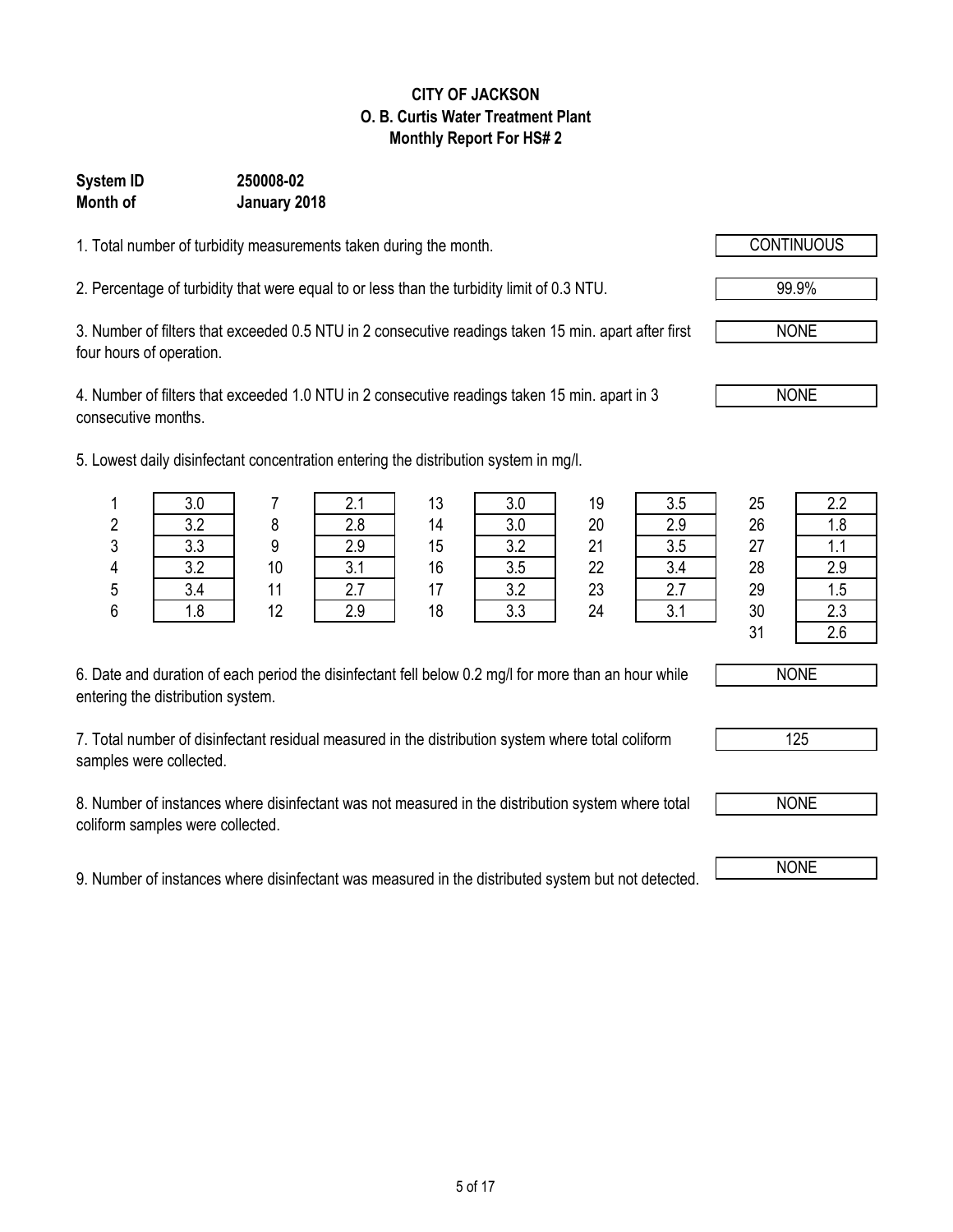#### **O. B. Curtis Surface Water Treatment Plant City Of Jackson, MS Turbidity Compliance Report**

**System ID** 250008-02<br> **Month Of** January 20

|                 | <b>TURBIDITIES (NTU)</b> |                 |  |  |  |
|-----------------|--------------------------|-----------------|--|--|--|
| <b>Jan 2018</b> | <b>RAW</b>               | <b>FINISHED</b> |  |  |  |
| 1               | 11.09                    | 0.13            |  |  |  |
| $\overline{2}$  | 13.36                    | 0.09            |  |  |  |
| 3               | 10.4                     | 0.07            |  |  |  |
| 4               | 15.7                     | 0.12            |  |  |  |
| 5               | 12.5                     | 0.11            |  |  |  |
| 6               | 9.75                     | 0.10            |  |  |  |
| 7               | 8.13                     | 0.12            |  |  |  |
| 8               | 8.42                     | 0.09            |  |  |  |
| 9               | 9.94                     | 0.14            |  |  |  |
| 10              | 12.0                     | 0.04            |  |  |  |
| 11              | 9.48                     | 0.04            |  |  |  |
| 12              | 9.19                     | 0.04            |  |  |  |
| 13              | 17.6                     | 0.03            |  |  |  |
| 14              | 13.1                     | 0.15            |  |  |  |
| 15              | 13.1                     | 0.03            |  |  |  |
| 16              | 10.7                     | 0.03            |  |  |  |
| 17              | 12.1                     | 0.04            |  |  |  |
| 18              | 11.8                     | 0.03            |  |  |  |
| 19              | 8.93                     | 0.04            |  |  |  |
| 20              | 11.3                     | 0.04            |  |  |  |
| 21              | 8.82                     | 0.12            |  |  |  |
| 22              | 8.52                     | 0.03            |  |  |  |
| 23              | 9.93                     | 0.04            |  |  |  |
| 24              | 8.66                     | 0.06            |  |  |  |
| 25              | 10.1                     | 0.03            |  |  |  |
| 26              | 7.77                     | 0.13            |  |  |  |
| 27              | 7.90                     | 0.09            |  |  |  |
| 28              | 8.07                     | 0.15            |  |  |  |
| 29              | 8.46                     | 0.11            |  |  |  |
| 30              | 11.6                     | 0.03            |  |  |  |
| 31              | 10.0                     | 0.08            |  |  |  |
| <b>MIN</b>      | $\overline{7.77}$        | 0.03            |  |  |  |
| <b>MAX</b>      | 17.6                     | 0.15            |  |  |  |
| <b>AVG</b>      | 10.59                    | 0.08            |  |  |  |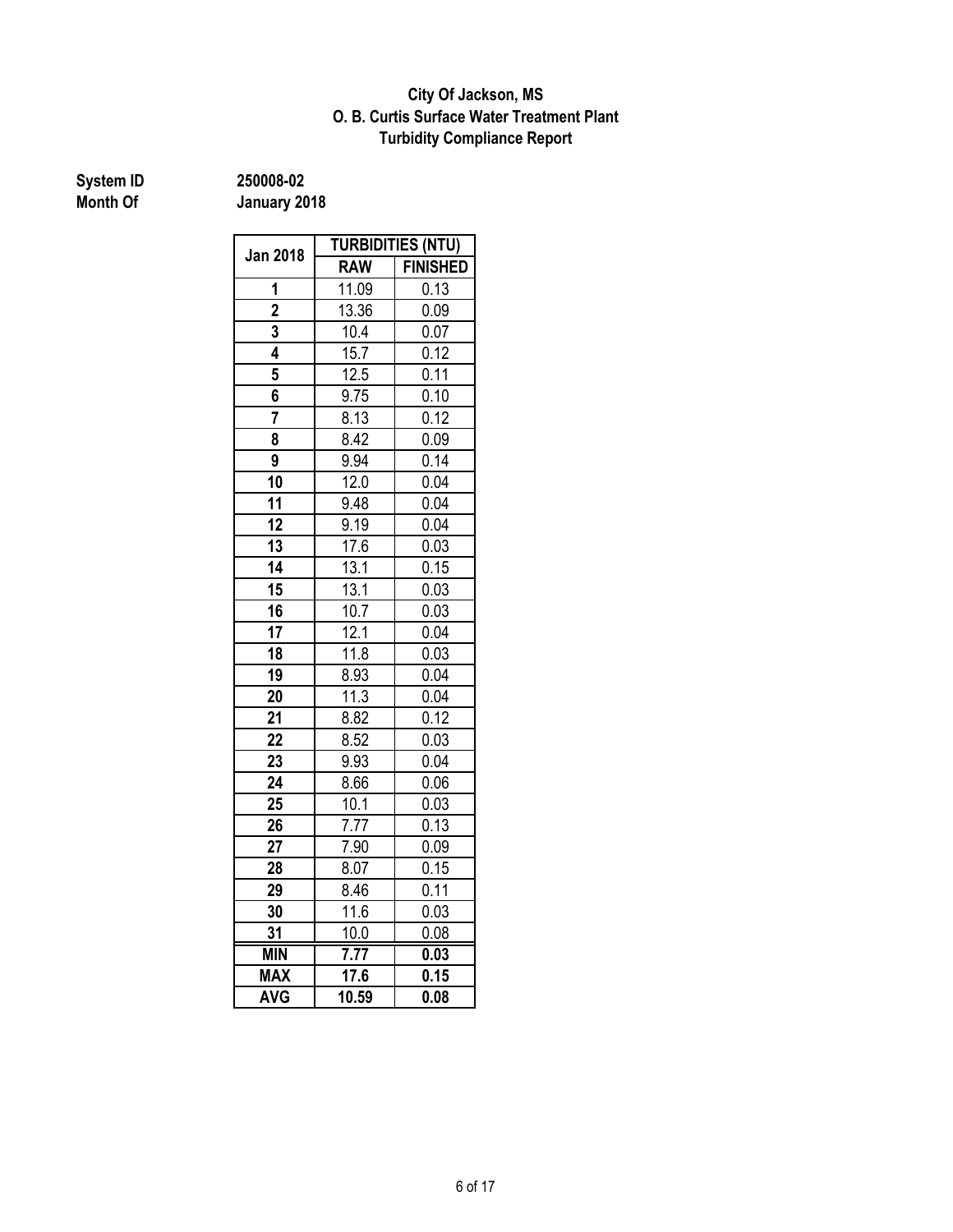#### **City Of Jackson, MS O. B. Curtis Surface Water Treatment Plant Turbidity Compliance**

## **System ID 250008-02 Month Of**

| <b>Jan 2018</b> | <b>TIME</b> |         |         |          |         |         |  |  |
|-----------------|-------------|---------|---------|----------|---------|---------|--|--|
|                 | 12:00 AM    | 4:00 AM | 8:00 AM | 12:00 PM | 4:00 PM | 8:00 PM |  |  |
| 1               | 0.13        | 0.12    | 0.03    | 0.03     | 0.03    | 0.03    |  |  |
| $\overline{2}$  | 0.03        | 0.03    | 0.03    | 0.03     | 0.09    | 0.03    |  |  |
| $\overline{3}$  | 0.03        | 0.07    | 0.03    | 0.03     | 0.03    | 0.03    |  |  |
| 4               | 0.03        | 0.12    | 0.12    | 0.12     | 0.03    | 0.04    |  |  |
| 5               | 0.03        | 0.11    | 0.05    | 0.04     | 0.04    | 0.03    |  |  |
| 6               | 0.03        | 0.10    | 0.03    | 0.09     | 0.04    | 0.03    |  |  |
| $\overline{7}$  | 0.04        | 0.03    | 0.04    | 0.03     | 0.03    | 0.12    |  |  |
| 8               | 0.03        | 0.09    | 0.03    | 0.03     | 0.03    | 0.03    |  |  |
| 9               | 0.03        | 0.03    | 0.03    | 0.14     | 0.03    | 0.03    |  |  |
| 10              | 0.03        | 0.04    | 0.04    | 0.03     | 0.04    | 0.03    |  |  |
| 11              | 0.03        | 0.03    | 0.04    | 0.04     | 0.03    | 0.03    |  |  |
| 12              | 0.04        | 0.03    | 0.03    | 0.03     | 0.03    | 0.03    |  |  |
| 13              | 0.03        | 0.03    | 0.03    | 0.03     | 0.03    | 0.03    |  |  |
| 14              | 0.04        | 0.03    | 0.03    | 0.03     | 0.15    | 0.14    |  |  |
| 15              | 0.03        | 0.03    | 0.03    | 0.03     | 0.03    | 0.03    |  |  |
| 16              | 0.03        | 0.03    | 0.03    | 0.03     | 0.03    | 0.03    |  |  |
| 17              | 0.03        | 0.04    | 0.03    | 0.03     | 0.03    | 0.03    |  |  |
| 18              | 0.03        | 0.03    | 0.03    | 0.03     | 0.03    | 0.03    |  |  |
| 19              | 0.03        | 0.03    | 0.04    | 0.04     | 0.03    | 0.04    |  |  |
| 20              | 0.04        | 0.04    | 0.03    | 0.02     | 0.03    | 0.03    |  |  |
| 21              | 0.03        | 0.03    | 0.03    | 0.12     | 0.03    | 0.03    |  |  |
| 22              | 0.03        | 0.03    | 0.03    | 0.03     | 0.03    | 0.03    |  |  |
| 23              | 0.03        | 0.03    | 0.04    | 0.03     | 0.03    | 0.03    |  |  |
| 24              | 0.03        | 0.06    | 0.03    | 0.03     | 0.03    | 0.03    |  |  |
| 25              | 0.03        | 0.03    | 0.03    | 0.03     | 0.03    | 0.03    |  |  |
| 26              | 0.03        | 0.13    | 0.03    | 0.03     | 0.03    | 0.03    |  |  |
| 27              | 0.09        | 0.02    | 0.03    | 0.03     | 0.02    | 0.02    |  |  |
| 28              | 0.15        | 0.02    | 0.15    | 0.02     | 0.04    | 0.02    |  |  |
| 29              | 0.02        | 0.10    | 0.11    | 0.08     | 0.02    | 0.03    |  |  |
| 30              | 0.03        | 0.03    | 0.02    | 0.02     | 0.03    | 0.03    |  |  |
| 31              | 0.03        | 0.08    | 0.03    | 0.04     | 0.08    | 0.03    |  |  |
| <b>MIN</b>      | 0.02        | 0.02    | 0.02    | 0.02     | 0.02    | 0.02    |  |  |
| <b>MAX</b>      | 0.15        | 0.13    | 0.15    | 0.14     | 0.15    | 0.14    |  |  |
| <b>AVG</b>      | 0.04        | 0.05    | 0.04    | 0.04     | 0.04    | 0.04    |  |  |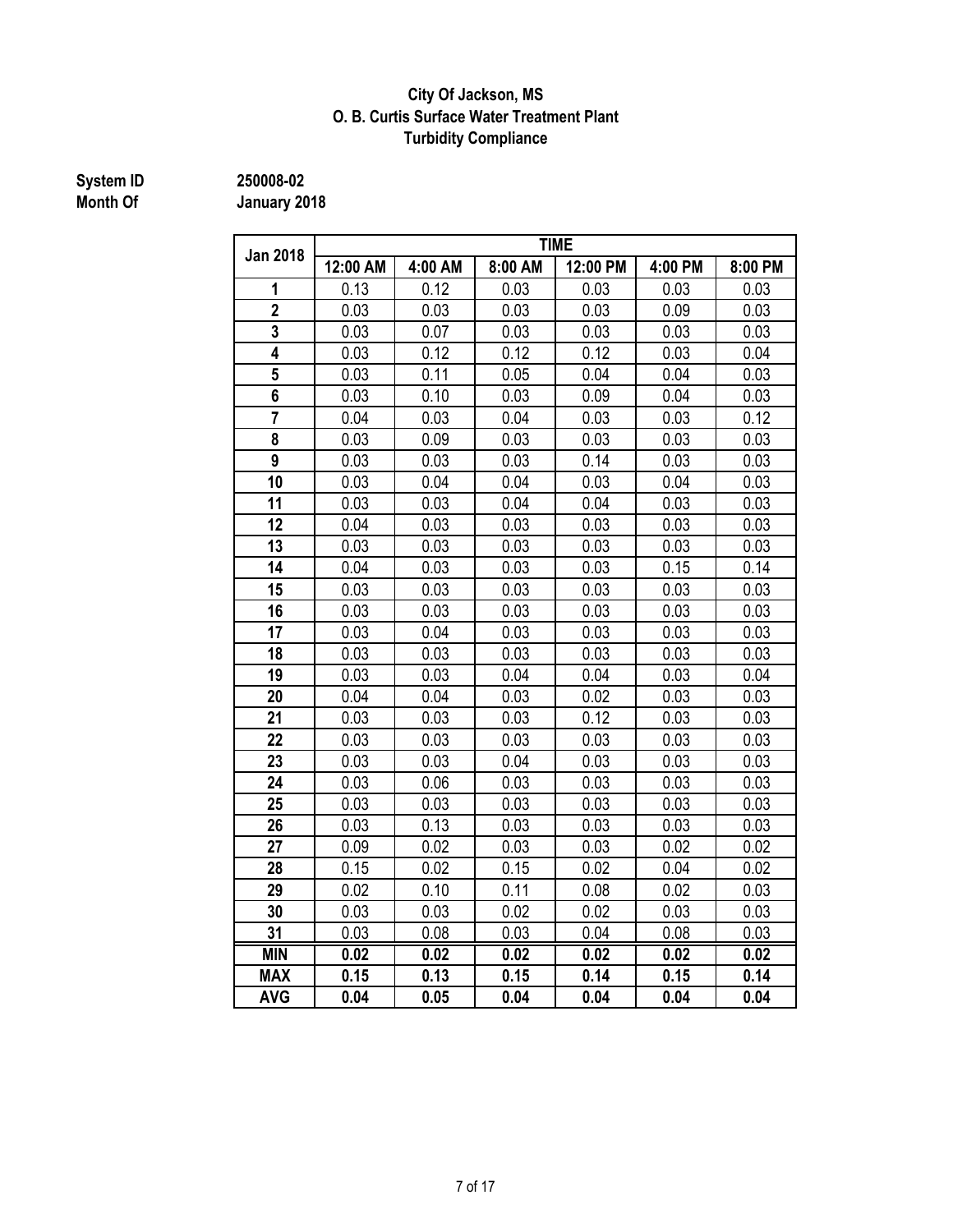#### **City Of Jackson, MS O. B. Curtis Surface Water Treatment Plant Disinfectant Compliance**

## **System ID** 250008-02<br> **Month Of** January 20

|                 |                  |                  |                  | <b>TIME</b> |                  |                  |
|-----------------|------------------|------------------|------------------|-------------|------------------|------------------|
| <b>Jan 2018</b> | 12:00 AM         | 4:00 AM          | 8:00 AM          | 12:00 PM    | 4:00 PM          | 8:00 PM          |
| 1               | 3.1              | 3.0              | 3.1              | 3.2         | 3.2              | 3.3              |
| $\overline{2}$  | 3.2              | 3.4              | 3.4              | 3.4         | 3.4              | 3.5              |
| 3               | 3.3              | 3.4              | 3.4              | 3.5         | 3.5              | 3.5              |
| 4               | 3.3              | 3.2              | 3.9              | 3.5         | 4.0              | 4.0              |
| 5               | 4.0              | 3.6              | 3.4              | 3.5         | 3.8              | 3.7              |
| 6               | 3.2              | 2.4              | 2.4              | 1.8         | 3.6              | 3.9              |
| $\overline{7}$  | 3.4              | 3.5              | 3.4              | 2.7         | 2.1              | 2.8              |
| 8               | 2.8              | 2.9              | 3.1              | 3.2         | 3.1              | 3.1              |
| 9               | 3.2              | 3.3              | 3.1              | 3.2         | 2.9              | 3.3              |
| 10              | 3.4              | 3.3              | 3.1              | 3.1         | 3.5              | 3.2              |
| 11              | 3.1              | 3.2              | 2.7              | 3.3         | 3.2              | 2.9              |
| 12              | 3.0              | 3.1              | 3.1              | 2.9         | 3.0              | 3.8              |
| 13              | 3.1              | 3.0              | 3.1              | 3.2         | 3.2              | 3.0              |
| 14              | 3.0              | 3.5              | 3.2              | 3.4         | 3.5              | 3.5              |
| 15              | 3.5              | 3.4              | 3.5              | 3.2         | 3.5              | 3.4              |
| 16              | 3.5              | 3.5              | 3.6              | 3.6         | 3.5              | 3.6              |
| 17              | 3.6              | 3.5              | 3.6              | 3.5         | 3.3              | 3.2              |
| 18              | 3.3              | 3.4              | 3.7              | 3.8         | 3.8              | 3.6              |
| 19              | 3.6              | 3.5              | 3.8              | 3.8         | 3.7              | 3.6              |
| 20              | 3.6              | 3.7              | 2.9              | 3.5         | 3.6              | 3.4              |
| 21              | 4.0              | 4.0              | 3.7              | 3.6         | 3.5              | 3.6              |
| 22              | 3.5              | 3.6              | 3.4              | 3.5         | 3.6              | 3.6              |
| 23              | 3.5              | 3.4              | 3.3              | 2.9         | 2.7              | 3.3              |
| 24              | 3.1              | 3.2              | 3.3              | 3.2         | 3.2              | 3.3              |
| 25              | 3.4              | 3.4              | 3.5              | 2.9         | 2.4              | 2.2              |
| 26              | 2.7              | 2.9              | 3.1              | 2.5         | 1.9              | 1.8              |
| 27              | 1.1              | 1.5              | 2.4              | 2.5         | 3.0              | 3.1              |
| 28              | 2.9              | 3.1              | 3.2              | 3.4         | 3.5              | 3.5              |
| 29              | 3.5              | 3.7              | 3.7              | 2.7         | 1.5              | 2.3              |
| 30              | 2.3              | 3.0              | 3.4              | 3.6         | 2.6              | 3.0              |
| 31              | 3.3              | 3.0              | 2.6              | 3.0         | 3.2              | 3.1              |
| <b>MIN</b>      | $\overline{1.1}$ | $\overline{1.5}$ | $\overline{2.4}$ | 1.8         | $\overline{1.5}$ | $\overline{1.8}$ |
| <b>MAX</b>      | 4.0              | 4.0              | 3.9              | 3.8         | 4.0              | 4.0              |
| <b>AVG</b>      | 3.2              | 3.2              | 3.3              | 3.2         | 3.2              | 3.3              |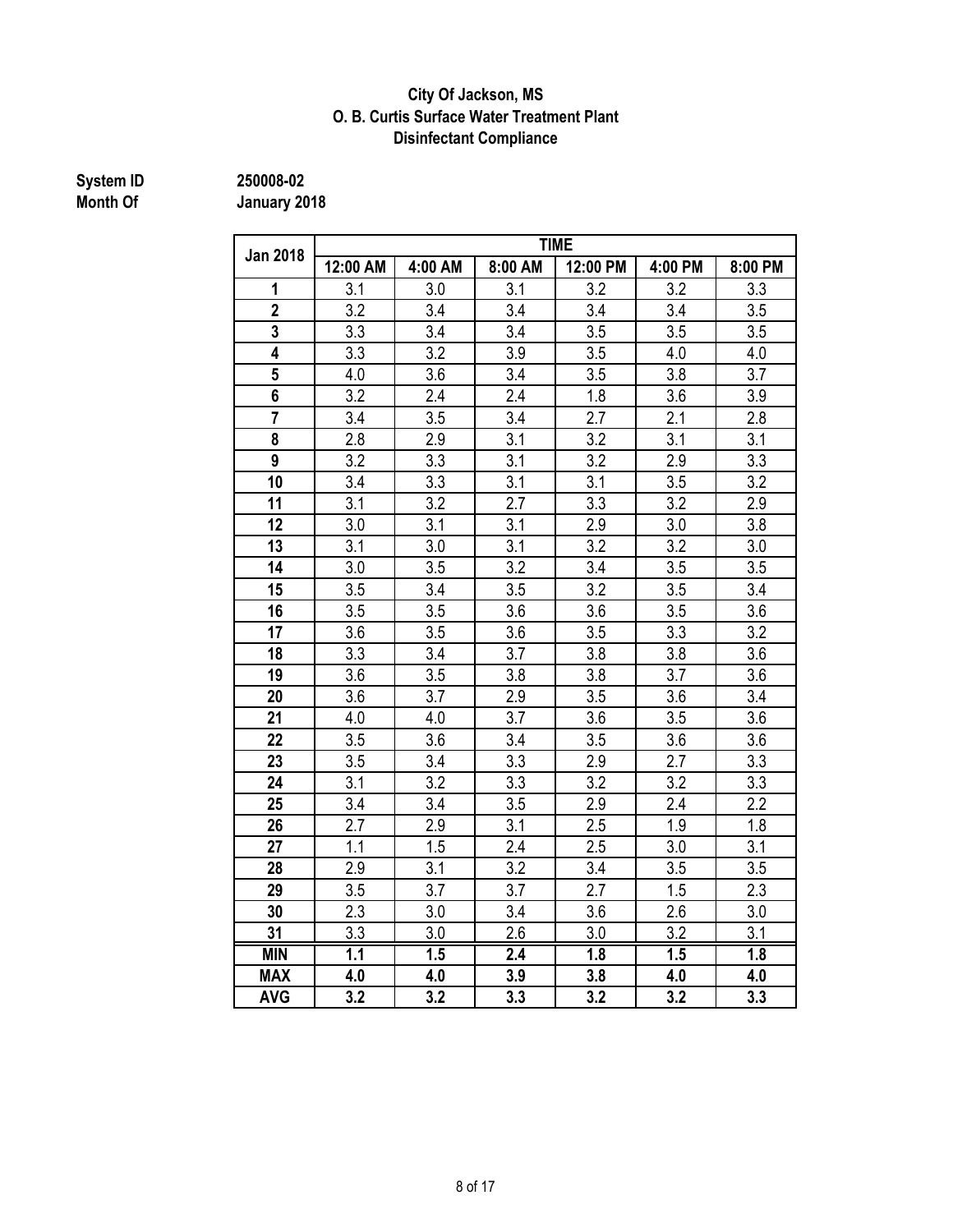## 9 of 17

#### **CITY OF JACKSON J. H. Fewell Water Treament Plant Monthly Report**

### **System ID 250008-01 Month of January 2018**

1. Total number of turbidity measurements taken during the month.

2. Percentage of turbidity that were equal to or less than the turbidity limit of 0.3 NTU. 99.9%

3. Number of filters that exceeded 0.5 NTU in 2 consecutive readings taken 15 min. apart after first four hours of operation.

4. Number of filters that exceeded 1.0 NTU in 2 consecutive readings taken 15 min. apart in 3 consecutive months.

5. Lowest daily disinfectant concentration entering the distribution system in mg/l.

| 6. Date and duration of each period the disinfectant fell below 0.2 mg/l for more than an hour while |  |
|------------------------------------------------------------------------------------------------------|--|
| entering the distribution system.                                                                    |  |

7. Total number of disinfectant residual measured in the distribution system where total coliform samples were collected.

8. Number of instances where disinfectant was not measured in the distribution system where total coliform samples were collected.

9. Number of instances where disinfectant was measured in the distributed system but not detected. NONE

|   | 3.6      |    |              | 13    | v.v      | 19 | v.v    | 25 | <b>?</b> 1<br>∪. । |
|---|----------|----|--------------|-------|----------|----|--------|----|--------------------|
| n | 3.4      |    | 2.8          | 14    | 2.9      | 20 | າ າ    | 26 | 2.0                |
| 3 | 2.9      |    | <sup>o</sup> | 15    | 2.9      | 21 |        | 27 | 2.6                |
| 1 | $\Omega$ | 10 | າ າ<br>J.L   | 16    | <u>.</u> | 22 | $\sim$ | 28 | 2.3                |
| 5 | $\Omega$ | 44 | $\sim$       | $4 -$ | 1.8      | 23 |        | 29 | 3.1                |
| ⌒ | २ २      | 12 | ን ጸ          | 18    | २ म      | 24 |        | ٩Û | ን ጸ                |









NONE

NONE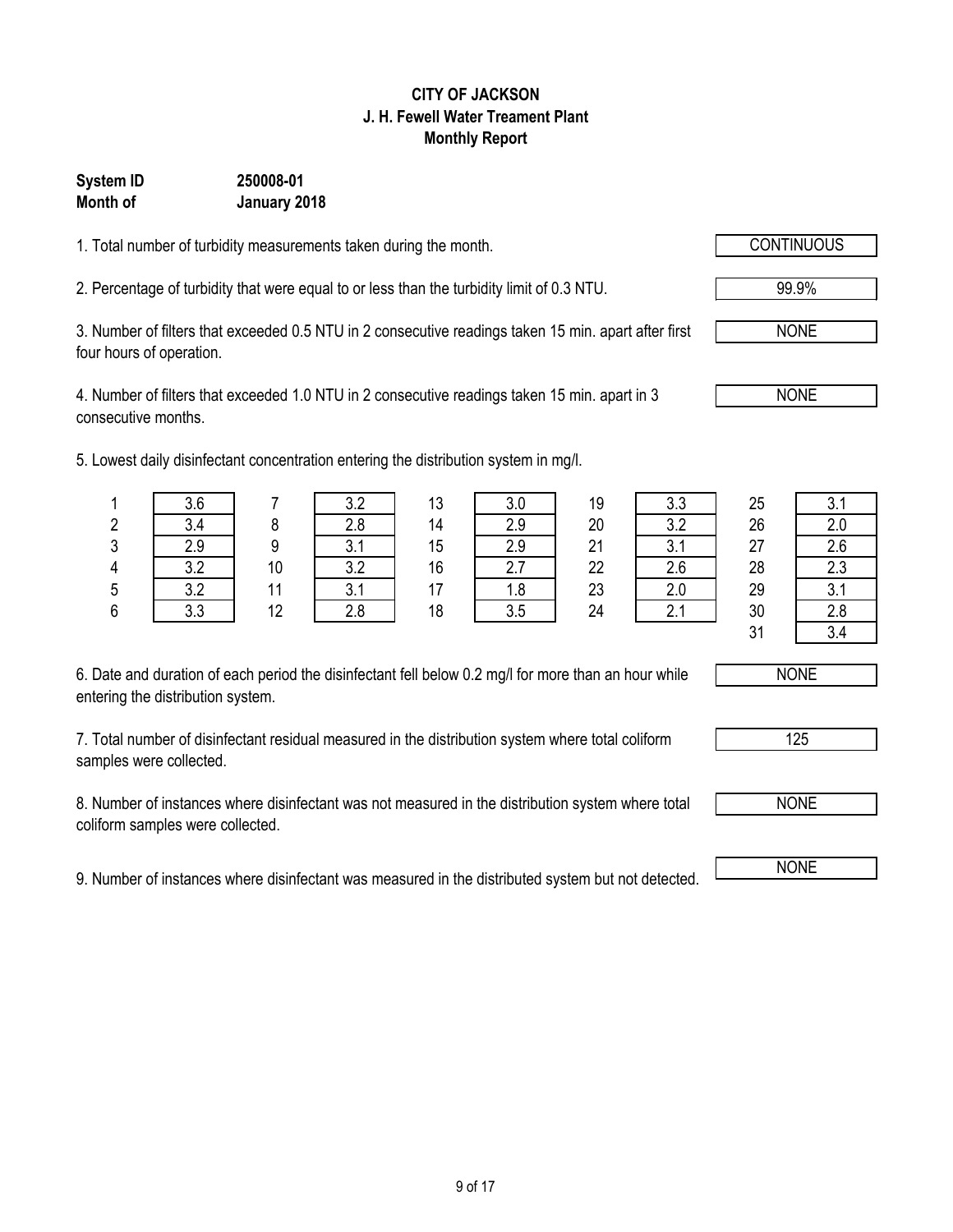#### **City of Jackson, MS J. H. Fewell Surface Water Treament Plant Turbidity Compliance Report**

## **MONTH January 2018**

**System ID 250008-01**

|                 |                   |                | <b>TURBIDITIES (NTU)</b> |             |
|-----------------|-------------------|----------------|--------------------------|-------------|
| <b>Jan 2018</b> | <b>RAW</b>        | <b>SETTLED</b> | <b>FILTER</b>            | <b>HS#1</b> |
| 1               | 13.2              | 0.90           | 0.26                     | 0.14        |
| $\overline{2}$  | 11.3              | 1.38           | 0.22                     | 0.12        |
| $\overline{3}$  | 12.6              | 0.83           | 0.22                     | 0.17        |
| 4               | 9.79              | 1.21           | 0.29                     | 0.21        |
| 5               | 12.0              | 0.97           | 0.28                     | 0.24        |
| 6               | 13.2              | 0.83           | 0.20                     | 0.18        |
| $\overline{7}$  | 11.9              | 1.01           | 0.23                     | 0.21        |
| 8               | 36.1              | 0.97           | 0.25                     | 0.25        |
| 9               | 32.1              | 0.91           | 0.20                     | 0.17        |
| 10              | 33.1              | 1.39           | 0.24                     | 0.18        |
| 11              | 29.1              | 0.96           | 0.22                     | 0.20        |
| 12              | $31.\overline{2}$ | 0.91           | 0.16                     | 0.17        |
| 13              | 27.5              | 0.91           | 0.16                     | 0.16        |
| 14              | 21.2              | 1.05           | 0.27                     | 0.17        |
| 15              | 19.0              | 1.01           | 0.20                     | 0.18        |
| 16              | 17.9              | 0.85           | 0.19                     | 0.16        |
| 17              | 20.1              | 0.92           | 0.21                     | 0.15        |
| 18              | 16.1              | 1.09           | 0.22                     | 0.18        |
| 19              | 13.5              | 1.10           | 0.24                     | 0.18        |
| 20              | 13.0              | 1.04           | 0.18                     | 0.22        |
| 21              | 14.5              | 0.86           | 0.24                     | 0.22        |
| 22              | 93.0              | 0.97           | 0.28                     | 0.24        |
| 23              | 93.5              | 1.13           | 0.20                     | 0.32        |
| 24              | 86.3              | 0.76           | 0.20                     | 0.32        |
| 25              | 16.9              | 0.86           | 0.24                     | 0.13        |
| 26              | 16.4              | 0.74           | 0.21                     | 0.15        |
| 27              | 18.3              | 0.81           | 0.30                     | 0.18        |
| 28              | 17.8              | 0.91           | 0.24                     | 0.16        |
| 29              | 15.2              | 0.83           | 0.23                     | 0.28        |
| 30              | 13.7              | 0.92           | 0.18                     | 0.28        |
| 31              | 18.1              | 0.89           | 0.21                     | 0.12        |
| <b>MIN</b>      | 9.79              | 0.74           | 0.16                     | 0.12        |
| <b>MAX</b>      | 93.5              | 1.39           | 0.30                     | 0.32        |
| <b>AVG</b>      | 25.7              | 0.97           | 0.22                     | 0.19        |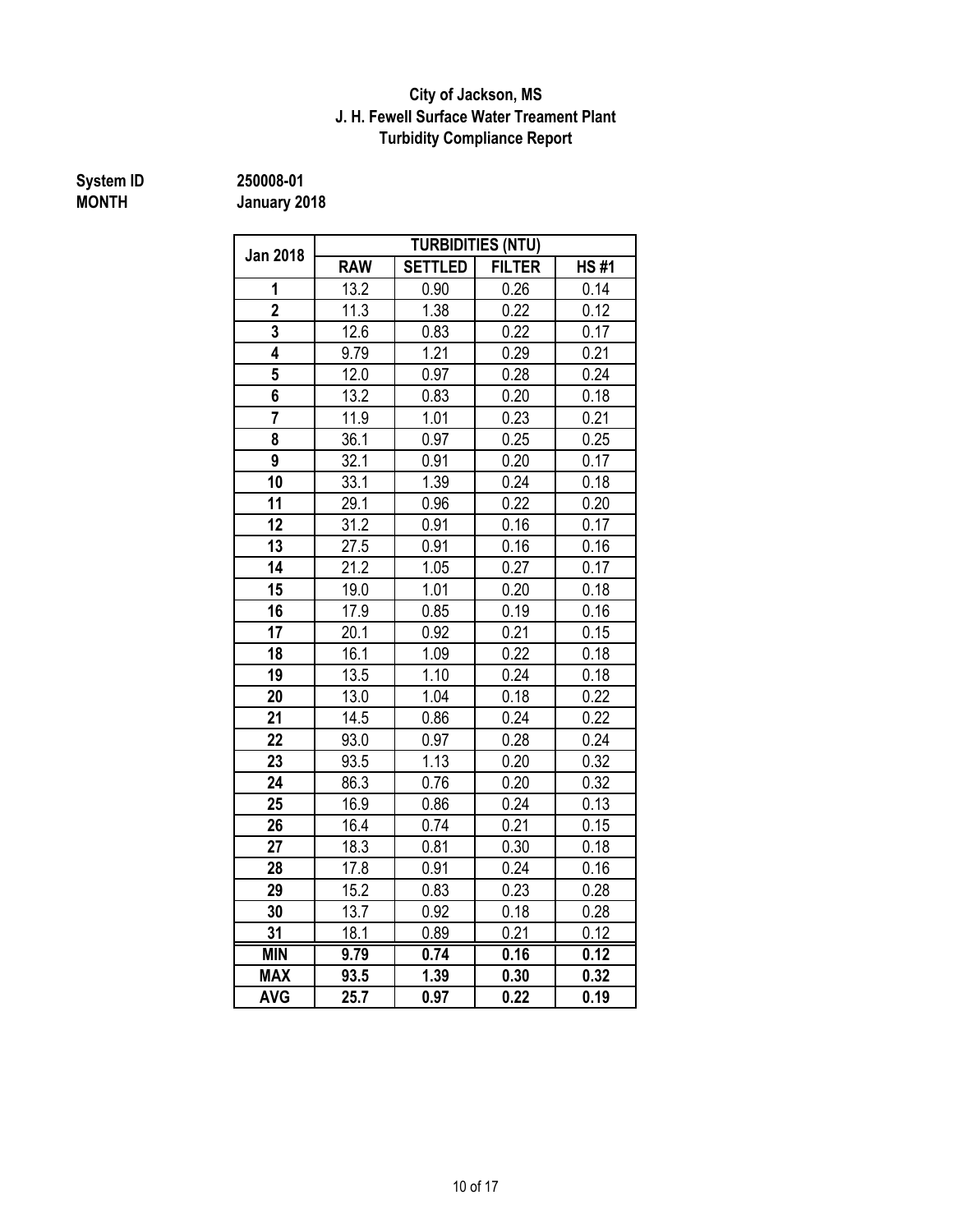#### **J. H. Fewell Surface Water Treament Plant Turbidity Compliance City of Jackson, MS**

## **System ID** 250008-01<br> **MONTH** January 20

**MONTH January 2018**

|                         | <b>TIME</b> |         |                   |          |         |         |  |
|-------------------------|-------------|---------|-------------------|----------|---------|---------|--|
| <b>Jan 2018</b>         | 12:00 AM    | 4:00 AM | 8:00 AM           | 12:00 PM | 4:00 PM | 8:00 PM |  |
| 1                       | 0.14        | 0.14    | 0.13              | 0.13     | 0.13    | 0.12    |  |
| $\overline{2}$          | 0.11        | 0.11    | 0.11              | 0.10     | 0.11    | 0.12    |  |
| $\overline{3}$          | 0.13        | 0.15    | $\overline{0.15}$ | 0.15     | 0.16    | 0.17    |  |
| $\overline{\mathbf{4}}$ | 0.18        | 0.20    | 0.21              | 0.21     | 0.20    | 0.18    |  |
| $5\overline{)}$         | 0.17        | 0.18    | 0.24              | 0.17     | 0.14    | 0.14    |  |
| $6\phantom{a}$          | 0.13        | 0.14    | 0.15              | 0.15     | 0.18    | 0.17    |  |
| $\overline{7}$          | 0.18        | 0.19    | 0.21              | 0.21     | 0.21    | 0.20    |  |
| 8                       | 0.22        | 0.23    | 0.22              | 0.25     | 0.24    | 0.19    |  |
| 9                       | 0.16        | 0.17    | 0.16              | 0.16     | 0.14    | 0.14    |  |
| 10                      | 0.14        | 0.16    | 0.18              | 0.18     | 0.16    | 0.16    |  |
| 11                      | 0.16        | 0.17    | 0.17              | 0.20     | 0.19    | 0.18    |  |
| 12                      | 0.17        | 0.16    | 0.17              | 0.16     | 0.16    | 0.15    |  |
| 13                      | 0.14        | 0.15    | 0.16              | 0.16     | 0.16    | 0.16    |  |
| 14                      | 0.16        | 0.17    | 0.17              | 0.17     | 0.17    | 0.16    |  |
| 15                      | 0.17        | 0.18    | 0.18              | 0.17     | 0.17    | 0.16    |  |
| 16                      | 0.15        | 0.14    | 0.14              | 0.16     | 0.15    | 0.15    |  |
| 17                      | 0.15        | 0.14    | 0.14              | 0.14     | 0.14    | 0.13    |  |
| 18                      | 0.14        | 0.15    | 0.16              | 0.18     | 0.17    | 0.18    |  |
| 19                      | 0.15        | 0.16    | 0.17              | 0.15     | 0.16    | 0.18    |  |
| 20                      | 0.22        | 0.20    | 0.22              | 0.19     | 0.17    | 0.20    |  |
| 21                      | 0.18        | 0.18    | 0.19              | 0.22     | 0.20    | 0.19    |  |
| 22                      | 0.19        | 0.19    | 0.24              | 0.22     | 0.20    | 0.17    |  |
| 23                      | 0.15        | 0.15    | 0.32              | 0.19     | 0.18    | 0.19    |  |
| 24                      | 0.17        | 0.32    | 0.16              | 0.15     | 0.15    | 0.13    |  |
| 25                      | 0.11        | 0.12    | 0.12              | 0.13     | 0.13    | 0.12    |  |
| 26                      | 0.13        | 0.13    | 0.13              | 0.15     | 0.14    | 0.14    |  |
| 27                      | 0.13        | 0.14    | 0.13              | 0.18     | 0.14    | 0.14    |  |
| 28                      | 0.13        | 0.14    | 0.15              | 0.16     | 0.16    | 0.16    |  |
| 29                      | 0.24        | 0.21    | 0.28              | 0.27     | 0.22    | 0.27    |  |
| 30                      | 0.28        | 0.26    | 0.25              | 0.09     | 0.10    | 0.10    |  |
| 31                      | 0.10        | 0.12    | 0.10              | 0.10     | 0.10    | 0.09    |  |
| <b>MIN</b>              | 0.10        | 0.11    | 0.10              | 0.09     | 0.10    | 0.09    |  |
| <b>MAX</b>              | 0.28        | 0.32    | 0.32              | 0.27     | 0.24    | 0.27    |  |
| <b>AVG</b>              | 0.16        | 0.17    | 0.18              | 0.17     | 0.16    | 0.16    |  |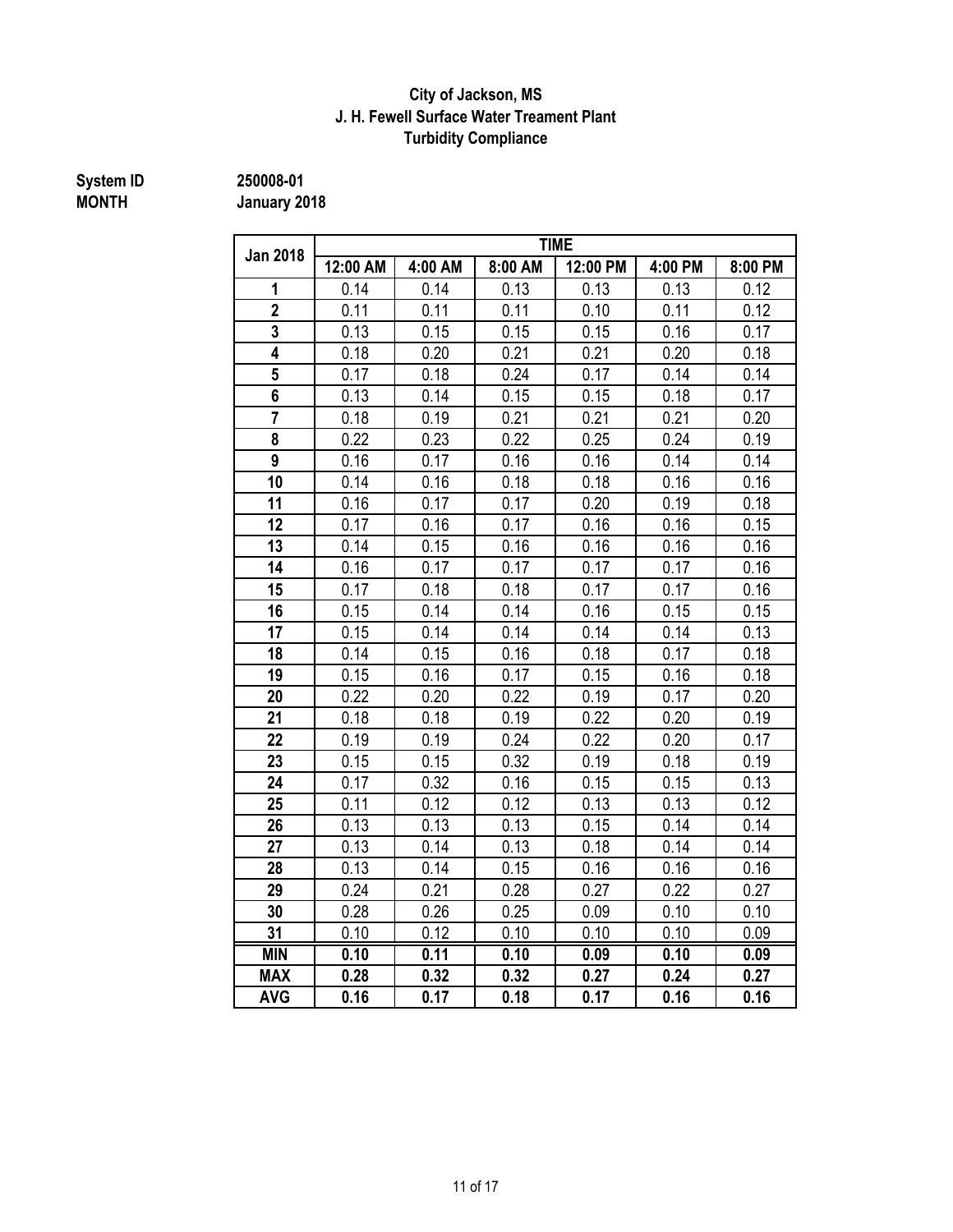### **J. H. Fewell Surface Water Treatment Plant City Of Jackson, MS Disinfectant Compliance**

## **System ID** 250008-01<br> **MONTH** January 20

**MONTH January 2018**

|                         |                  |         |                  | <b>TIME</b> |                  |                  |
|-------------------------|------------------|---------|------------------|-------------|------------------|------------------|
| <b>Jan 2018</b>         | 12:00 AM         | 4:00 AM | 8:00 AM          | 12:00 PM    | 4:00 PM          | 8:00 PM          |
| 1                       | 3.9              | 4.0     | 4.0              | 4.0         | 3.8              | 3.6              |
| $\overline{2}$          | 3.6              | 3.5     | 3.4              | 3.4         | 3.4              | 3.4              |
| 3                       | 3.0              | 2.9     | 2.9              | 3.1         | 3.3              | 3.1              |
| $\overline{\mathbf{4}}$ | 3.3              | 3.3     | 3.2              | 3.3         | 3.3              | 3.2              |
| 5                       | 3.2              | 3.3     | 3.2              | 3.3         | 3.3              | 3.3              |
| 6                       | 3.3              | 3.4     | 3.4              | 3.3         | 3.3              | 3.3              |
| $\overline{\mathbf{7}}$ | 3.3              | 3.2     | 3.2              | 3.3         | 3.3              | 3.3              |
| 8                       | 3.2              | 2.8     | 3.3              | 3.2         | 3.2              | 3.2              |
| 9                       | 3.2              | 3.1     | 3.1              | 3.1         | 3.1              | 3.2              |
| 10                      | 3.2              | 3.2     | 3.2              | 3.2         | 3.2              | 3.2              |
| 11                      | 3.2              | 3.2     | 3.1              | 3.4         | 3.2              | 3.1              |
| 12                      | 3.2              | 3.3     | 3.3              | 2.8         | 2.8              | 2.9              |
| 13                      | 3.0              | 3.0     | 3.0              | 3.0         | 3.2              | 3.3              |
| 14                      | 3.4              | 3.3     | 3.2              | 3.3         | 2.9              | 3.0              |
| 15                      | 3.0              | 3.0     | 3.1              | 2.9         | 3.1              | 3.2              |
| 16                      | 3.3              | 3.0     | 3.3              | 3.3         | 3.6              | 2.7              |
| 17                      | 3.4              | 3.2     | 3.0              | 1.8         | 3.7              | 4.0              |
| 18                      | 3.7              | 3.5     | 3.5              | 3.5         | 3.9              | 4.0              |
| 19                      | 3.4              | 3.4     | 3.3              | 3.8         | 3.7              | 3.6              |
| 20                      | 3.5              | 3.3     | 3.8              | 3.7         | 3.6              | 3.2              |
| 21                      | 3.2              | 3.1     | 3.2              | 3.4         | 3.3              | 3.7              |
| 22                      | 3.5              | 3.6     | 4.0              | 3.3         | 2.7              | 2.6              |
| 23                      | 3.8              | 2.1     | 2.0              | 2.0         | 2.6              | 2.0              |
| 24                      | 3.8              | 2.1     | 3.0              | 3.1         | 3.0              | 3.4              |
| 25                      | 3.3              | 3.1     | 3.1              | 3.3         | 3.1              | 3.7              |
| 26                      | 3.1              | 2.3     | 3.1              | 3.2         | 3.1              | 2.0              |
| 27                      | 3.7              | 3.5     | 3.2              | 3.5         | 3.2              | 2.6              |
| 28                      | 3.6              | 3.5     | 3.5              | 3.2         | 2.3              | 3.3              |
| 29                      | 3.9              | 3.8     | 3.6              | 3.8         | 3.1              | 3.2              |
| 30                      | 2.8              | 3.2     | 2.9              | 3.6         | 3.0              | 4.0              |
| 31                      | 4.0              | 4.0     | 4.0              | 3.8         | 3.8              | 3.4              |
| <b>MIN</b>              | $\overline{2.8}$ | 2.1     | $\overline{2.0}$ | 1.8         | $\overline{2.3}$ | $\overline{2.0}$ |
| <b>MAX</b>              | 4.0              | 4.0     | 4.0              | 4.0         | 3.9              | 4.0              |
| <b>AVG</b>              | 3.4              | 3.2     | 3.3              | 3.2         | 3.2              | 3.2              |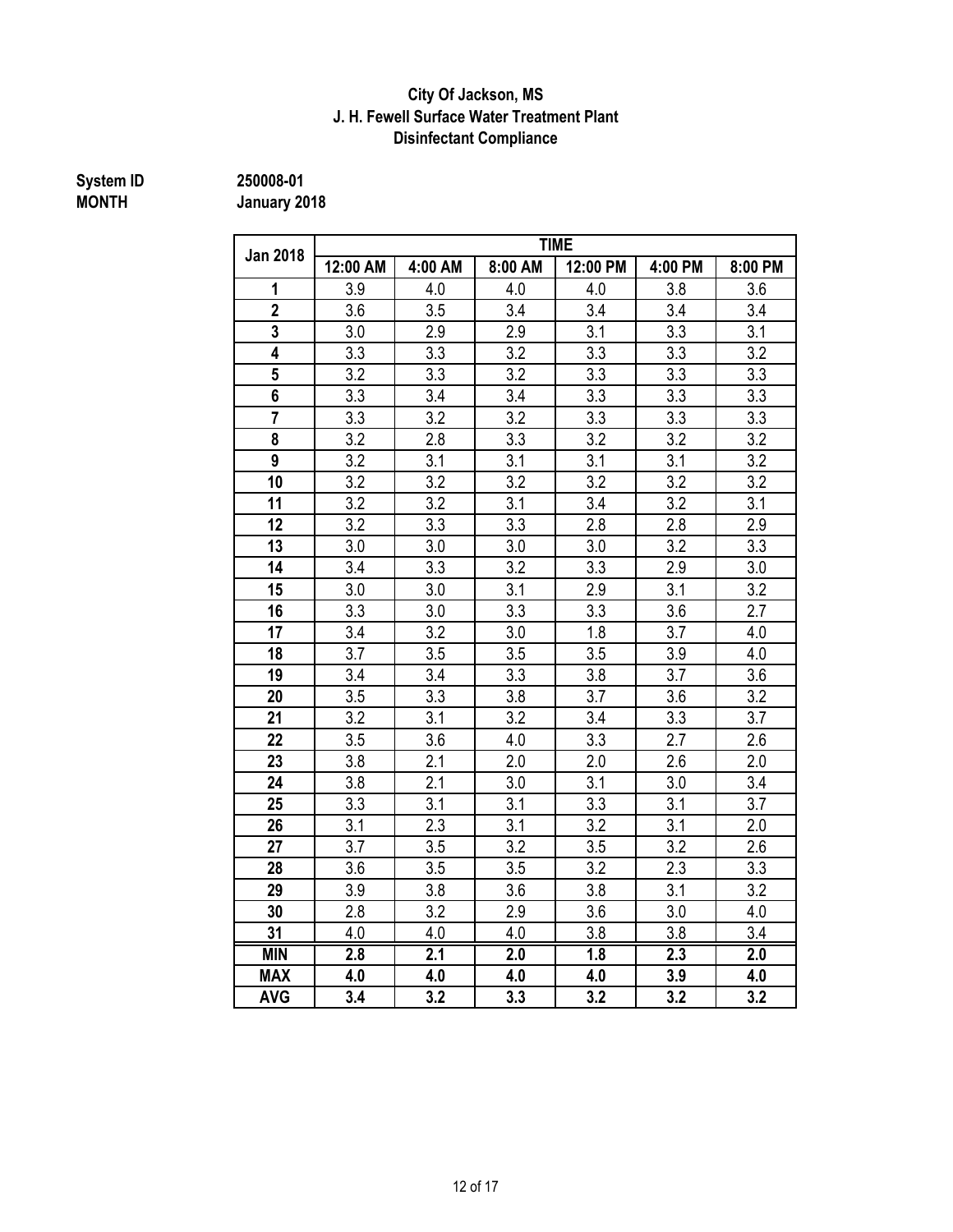### **CITY OF JACKSON DISTRIBUTION SYSTEM DISINFECTANT DATA**

| System ID | 250008       |
|-----------|--------------|
| Month of  | January 2018 |

|                 | No. of sites,<br>disinfectant residual<br>measured (a) | No. of sites, no<br>disinfectant measured,<br>HPC measured (b) | No. of sites,<br>disinfectant residual<br>not detected, no HPC<br>measured (c) | No. of sites,<br>disinfectant residual<br>not detected. HPC><br>500/ml (d) | No. of sites,<br>disinfectant residual<br>not measured. HPC ><br>500/ml (e) |
|-----------------|--------------------------------------------------------|----------------------------------------------------------------|--------------------------------------------------------------------------------|----------------------------------------------------------------------------|-----------------------------------------------------------------------------|
| <b>DATE</b>     | COL <sub>2</sub>                                       | COL3                                                           | COL <sub>4</sub>                                                               | COL <sub>5</sub>                                                           | COL <sub>6</sub>                                                            |
| 1               |                                                        |                                                                |                                                                                |                                                                            |                                                                             |
| $\overline{2}$  | $\overline{9}$                                         |                                                                |                                                                                |                                                                            |                                                                             |
| 3               | $\overline{25}$                                        |                                                                |                                                                                |                                                                            |                                                                             |
| 4               |                                                        |                                                                |                                                                                |                                                                            |                                                                             |
| 5               |                                                        |                                                                |                                                                                |                                                                            |                                                                             |
| $\overline{6}$  |                                                        |                                                                |                                                                                |                                                                            |                                                                             |
| $\overline{7}$  |                                                        |                                                                |                                                                                |                                                                            |                                                                             |
| $\overline{8}$  |                                                        |                                                                |                                                                                |                                                                            |                                                                             |
| $\overline{9}$  |                                                        |                                                                |                                                                                |                                                                            |                                                                             |
| 10              |                                                        |                                                                |                                                                                |                                                                            |                                                                             |
| 11              |                                                        |                                                                |                                                                                |                                                                            |                                                                             |
| 12              |                                                        |                                                                |                                                                                |                                                                            |                                                                             |
| 13              |                                                        |                                                                |                                                                                |                                                                            |                                                                             |
| $\overline{14}$ |                                                        |                                                                |                                                                                |                                                                            |                                                                             |
| 15              |                                                        |                                                                |                                                                                |                                                                            |                                                                             |
| 16              |                                                        |                                                                |                                                                                |                                                                            |                                                                             |
| $\overline{17}$ | $\overline{20}$                                        |                                                                |                                                                                |                                                                            |                                                                             |
| $\overline{18}$ | 45                                                     |                                                                |                                                                                |                                                                            |                                                                             |
| 19              | $\overline{26}$                                        |                                                                |                                                                                |                                                                            |                                                                             |
| 20              |                                                        |                                                                |                                                                                |                                                                            |                                                                             |
| 21              |                                                        |                                                                |                                                                                |                                                                            |                                                                             |
| 22              |                                                        |                                                                |                                                                                |                                                                            |                                                                             |
| 23              |                                                        |                                                                |                                                                                |                                                                            |                                                                             |
| 24              |                                                        |                                                                |                                                                                |                                                                            |                                                                             |
| 25              |                                                        |                                                                |                                                                                |                                                                            |                                                                             |
| 26              |                                                        |                                                                |                                                                                |                                                                            |                                                                             |
| $\overline{27}$ |                                                        |                                                                |                                                                                |                                                                            |                                                                             |
| $\overline{28}$ |                                                        |                                                                |                                                                                |                                                                            |                                                                             |
| 29              |                                                        |                                                                |                                                                                |                                                                            |                                                                             |
| 30              |                                                        |                                                                |                                                                                |                                                                            |                                                                             |
| 31              |                                                        |                                                                |                                                                                |                                                                            |                                                                             |
| Total           | 125                                                    | $\overline{0}$                                                 | $\overline{0}$                                                                 | $\pmb{0}$                                                                  | $\overline{0}$                                                              |

$$
V = (c+d+e)/(a+b)^*100
$$

 $V = 0$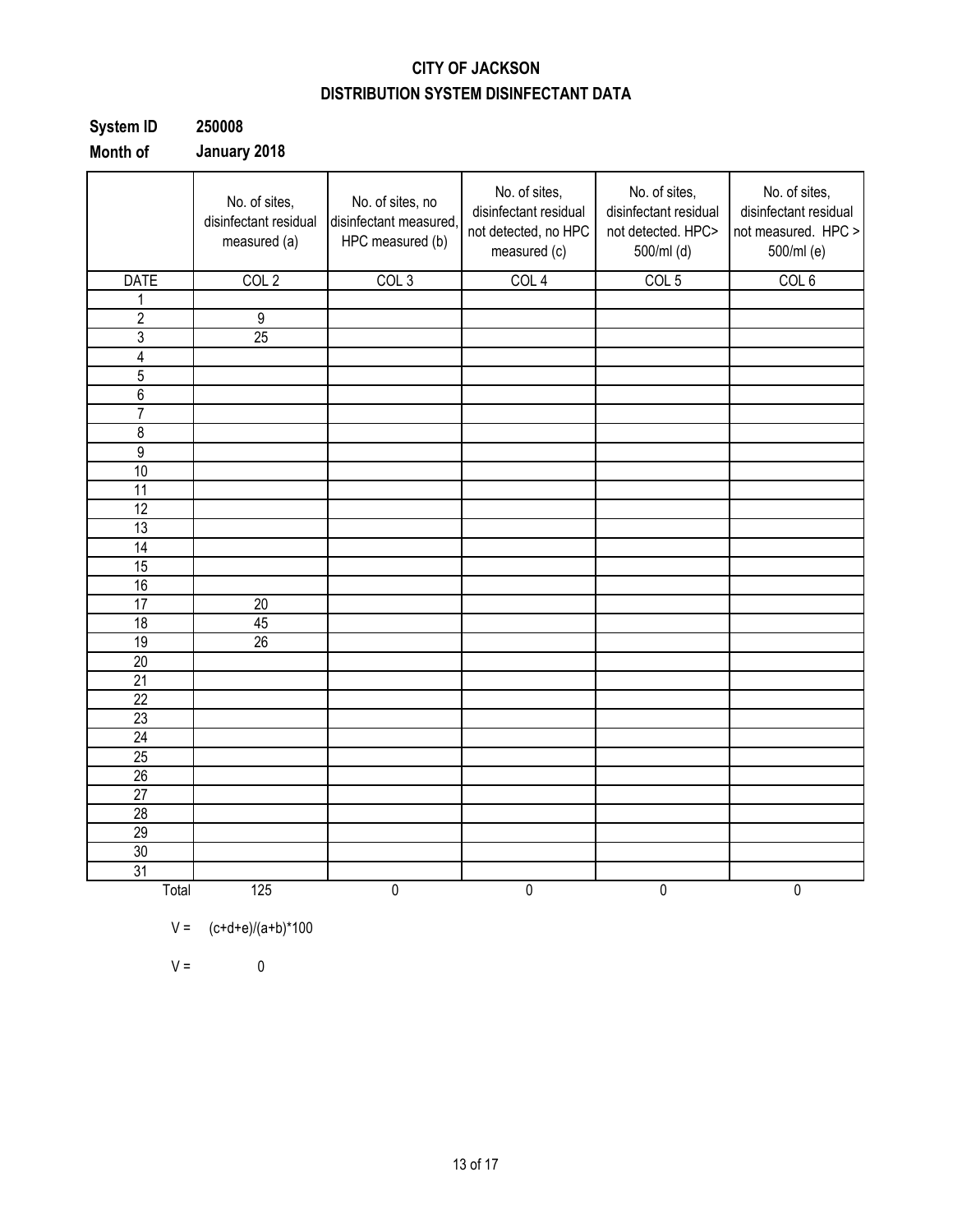### **CITY OF JACKSON CHLORINE DIOXIDE COMPLIANCE**

| <b>Jan-18</b>           |                  |                    |                  | <b>SYSTEM ID: 250008-01</b> |             | <b>DISTRIBUT</b> |
|-------------------------|------------------|--------------------|------------------|-----------------------------|-------------|------------------|
|                         |                  | <b>O.B. CURTIS</b> |                  | J. H. FEWELL                | <b>DATE</b> | <b>SITE</b>      |
|                         | CIO <sub>2</sub> | CIO.               | CIO <sub>2</sub> | CIO.                        |             | Olympia          |
|                         |                  |                    |                  |                             |             | <b>Boling St</b> |
| $\mathbf{1}$            | <b>OFF</b>       | <b>OFF</b>         | <b>OFF</b>       | <b>OFF</b>                  |             | John Hopkins     |
| $\overline{2}$          | <b>OFF</b>       | <b>OFF</b>         | <b>OFF</b>       | <b>OFF</b>                  |             |                  |
| 3                       | <b>OFF</b>       | <b>OFF</b>         | <b>OFF</b>       | <b>OFF</b>                  |             |                  |
| $\overline{\mathbf{4}}$ | <b>OFF</b>       | <b>OFF</b>         | <b>OFF</b>       | <b>OFF</b>                  |             |                  |
| 5                       | <b>OFF</b>       | <b>OFF</b>         | <b>OFF</b>       | <b>OFF</b>                  |             |                  |
| $\boldsymbol{6}$        | <b>OFF</b>       | <b>OFF</b>         | <b>OFF</b>       | <b>OFF</b>                  |             |                  |
| $\overline{7}$          | <b>OFF</b>       | <b>OFF</b>         | <b>OFF</b>       | <b>OFF</b>                  |             |                  |
| $\,8\,$                 | <b>OFF</b>       | <b>OFF</b>         | <b>OFF</b>       | <b>OFF</b>                  |             |                  |
| $\boldsymbol{9}$        | <b>OFF</b>       | <b>OFF</b>         | <b>OFF</b>       | <b>OFF</b>                  |             |                  |
| 10                      | <b>OFF</b>       | <b>OFF</b>         | <b>OFF</b>       | <b>OFF</b>                  |             |                  |
| 11                      | <b>OFF</b>       | <b>OFF</b>         | <b>OFF</b>       | <b>OFF</b>                  |             |                  |
| 12                      | <b>OFF</b>       | <b>OFF</b>         | <b>OFF</b>       | <b>OFF</b>                  |             |                  |
| 13                      | <b>OFF</b>       | <b>OFF</b>         | <b>OFF</b>       | <b>OFF</b>                  |             |                  |
| 14                      | <b>OFF</b>       | <b>OFF</b>         | <b>OFF</b>       | <b>OFF</b>                  |             |                  |
| 15                      | <b>OFF</b>       | <b>OFF</b>         | <b>OFF</b>       | <b>OFF</b>                  |             |                  |
| 16                      | <b>OFF</b>       | <b>OFF</b>         | <b>OFF</b>       | <b>OFF</b>                  |             |                  |
| 17                      | <b>OFF</b>       | <b>OFF</b>         | <b>OFF</b>       | <b>OFF</b>                  |             |                  |
| 18                      | <b>OFF</b>       | <b>OFF</b>         | <b>OFF</b>       | <b>OFF</b>                  |             |                  |
| 19                      | <b>OFF</b>       | <b>OFF</b>         | <b>OFF</b>       | <b>OFF</b>                  |             |                  |
| 20                      | <b>OFF</b>       | <b>OFF</b>         | <b>OFF</b>       | <b>OFF</b>                  |             |                  |
| 21                      | <b>OFF</b>       | <b>OFF</b>         | <b>OFF</b>       | <b>OFF</b>                  |             |                  |
| 22                      | <b>OFF</b>       | <b>OFF</b>         | <b>OFF</b>       | <b>OFF</b>                  |             |                  |
| 23                      | <b>OFF</b>       | <b>OFF</b>         | <b>OFF</b>       | <b>OFF</b>                  |             |                  |
| 24                      | <b>OFF</b>       | <b>OFF</b>         | <b>OFF</b>       | <b>OFF</b>                  |             |                  |
| 25                      | <b>OFF</b>       | <b>OFF</b>         | <b>OFF</b>       | <b>OFF</b>                  |             |                  |
| 26                      | <b>OFF</b>       | <b>OFF</b>         | <b>OFF</b>       | <b>OFF</b>                  |             |                  |
| 27                      | <b>OFF</b>       | <b>OFF</b>         | <b>OFF</b>       | <b>OFF</b>                  |             |                  |
| 28                      | <b>OFF</b>       | <b>OFF</b>         | <b>OFF</b>       | <b>OFF</b>                  |             |                  |
| 29                      | <b>OFF</b>       | <b>OFF</b>         | <b>OFF</b>       | <b>OFF</b>                  |             |                  |
| 30                      | <b>OFF</b>       | <b>OFF</b>         | <b>OFF</b>       | <b>OFF</b>                  |             |                  |
| 31                      | <b>OFF</b>       | <b>OFF</b>         | <b>OFF</b>       | <b>OFF</b>                  |             |                  |

| <b>DISTRIBUTION SITES</b> |                                                     |  |  |  |  |  |  |
|---------------------------|-----------------------------------------------------|--|--|--|--|--|--|
| <b>DATE</b>               | CIO <sub>2</sub><br><b>SITE</b><br>CIO <sup>.</sup> |  |  |  |  |  |  |
|                           | Olympia                                             |  |  |  |  |  |  |
|                           | <b>Boling St</b>                                    |  |  |  |  |  |  |
|                           | John Hopkins                                        |  |  |  |  |  |  |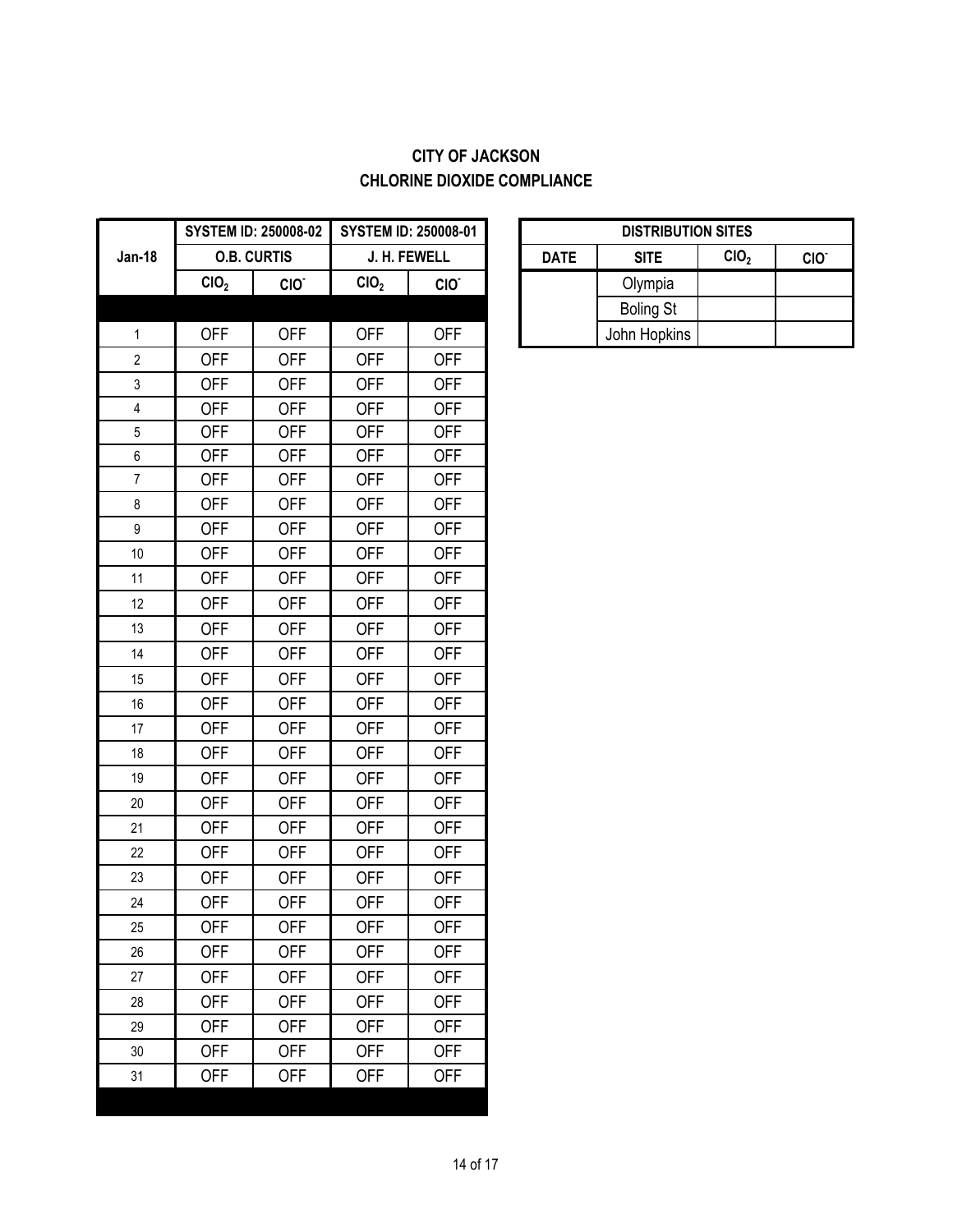#### **CITY OF JACKSON TOC REMOVAL SUMMARY**

|                                      | Water                                      |           | Source Wate<br>. | . . |  |  |  |
|--------------------------------------|--------------------------------------------|-----------|------------------|-----|--|--|--|
|                                      |                                            |           |                  |     |  |  |  |
| >8.0                                 | 50.0%                                      | 40.0%     | 30.0%            |     |  |  |  |
| $>4.0$ to 8.0                        | 45.0%                                      | 35.0%     | 25.0%            |     |  |  |  |
| $>2.0$ to 4.0                        | 35.0%                                      | 25.0%     | 15.0%            |     |  |  |  |
|                                      | $0 - 60$                                   | $>60-120$ | >120             |     |  |  |  |
| Source<br>Water TOC<br>(ppm)         | Source Water Alkalinity, ppm<br>as $CaCO3$ |           |                  |     |  |  |  |
| TOC Table- Required % Removal of TOC |                                            |           |                  |     |  |  |  |

# **% ACTUAL TOC REMOVED = RAW TOC - FINISHED TOC X 100% RAW TOC**

**TOC REMOVAL RATIO = % ACTUAL TOC REMOVED REQUIRED TOC REMOVAL**

|                |                                           | <b>TOC Summary</b><br><b>TOC % Removal Summary</b> |                                  |                                   |                                  |                                       |                             |
|----------------|-------------------------------------------|----------------------------------------------------|----------------------------------|-----------------------------------|----------------------------------|---------------------------------------|-----------------------------|
| Date           | Water<br><b>Treatment</b><br><b>Plant</b> | <b>Source Water</b><br><b>Alkalinity</b><br>(ppm)  | <b>Source Water</b><br>TOC (ppm) | <b>Treated Water</b><br>TOC (ppm) | <b>Actual TOC</b><br>Removed (%) | <b>Required TOC</b><br>Removal (%)    | <b>TOC Removal</b><br>Ratio |
|                | OBC HS1                                   | 12                                                 | 8.2                              | $\overline{3.9}$                  | 52.4                             | 50.0                                  | 1.05                        |
| 1/9/2018       | OBC HS2                                   | 12                                                 | 8.2                              | 4.1                               | 50.0                             | 50.0                                  | 1.00                        |
|                | JHF HS1                                   | 26                                                 | 8.3                              | 5.2                               | 37.3                             | 50.0                                  | 0.75                        |
|                | OBC HS1                                   | $\overline{13}$                                    | 6.8                              | 3.1                               | 54.4                             | 50.0                                  | 1.09                        |
| 1/19/2018      | OBC HS2                                   | 13                                                 | 6.8                              | 2.2                               | 67.6                             | 50.0                                  | 1.35                        |
|                | JHF HS1                                   | 20                                                 | 7.2                              | 2.0                               | 72.2                             | 50.0                                  | 1.44                        |
|                | OBC HS1                                   | 12                                                 | 4.2                              | 1.9                               | 54.8                             | 45.0                                  | 1.22                        |
| 1/31/2018      | OBC HS2                                   | 12                                                 | 4.2                              | 1.3                               | 69.0                             | 45.0                                  | 1.53                        |
|                | JHF HS1                                   | 17                                                 | 5.3                              | 1.1                               | 79.2                             | 45.0                                  | 1.76                        |
|                |                                           |                                                    |                                  |                                   |                                  |                                       |                             |
|                |                                           |                                                    |                                  |                                   |                                  |                                       |                             |
|                |                                           |                                                    |                                  |                                   |                                  |                                       |                             |
|                | OBC HS1                                   |                                                    |                                  |                                   |                                  |                                       |                             |
|                | OBC HS2                                   |                                                    |                                  |                                   |                                  |                                       |                             |
|                | JHF HS1                                   |                                                    |                                  |                                   |                                  |                                       |                             |
|                | OBC HS1                                   |                                                    |                                  |                                   |                                  |                                       |                             |
|                | OBC HS2                                   |                                                    |                                  |                                   |                                  |                                       |                             |
|                | JHF HS1                                   |                                                    |                                  |                                   |                                  |                                       |                             |
|                | OBC HS1                                   |                                                    |                                  |                                   |                                  |                                       |                             |
|                | OBC HS2                                   |                                                    |                                  |                                   |                                  |                                       |                             |
|                | JHF HS1                                   |                                                    |                                  |                                   |                                  |                                       |                             |
|                | OBC HS1                                   |                                                    |                                  |                                   |                                  |                                       |                             |
|                | OBC HS2                                   |                                                    |                                  |                                   |                                  |                                       |                             |
|                | JHF HS1                                   |                                                    |                                  |                                   |                                  |                                       |                             |
|                | OBC HS1                                   |                                                    |                                  |                                   |                                  |                                       |                             |
|                | OBC HS2                                   |                                                    |                                  |                                   |                                  |                                       |                             |
|                | JHF HS1                                   |                                                    |                                  |                                   |                                  |                                       |                             |
|                | OBC HS1                                   |                                                    |                                  |                                   |                                  |                                       |                             |
|                | OBC HS2                                   |                                                    |                                  |                                   |                                  |                                       |                             |
|                | JHF HS1                                   |                                                    |                                  |                                   |                                  |                                       |                             |
|                | OBC HS1                                   |                                                    |                                  |                                   |                                  |                                       |                             |
|                | OBC HS2                                   |                                                    |                                  |                                   |                                  |                                       |                             |
|                | JHF HS1                                   |                                                    |                                  |                                   |                                  |                                       |                             |
|                | OBC HS1                                   |                                                    |                                  |                                   |                                  |                                       |                             |
|                | OBC <sub>HS2</sub>                        |                                                    |                                  |                                   |                                  |                                       |                             |
|                | JHF HS1                                   |                                                    |                                  |                                   |                                  |                                       |                             |
| <b>RUNNING</b> | OBC HS1                                   |                                                    |                                  |                                   |                                  |                                       | 1.12                        |
| <b>ANNUAL</b>  | OBC HS2                                   |                                                    |                                  |                                   |                                  |                                       | 1.30                        |
| <b>AVERAGE</b> | JHF HS1                                   |                                                    |                                  |                                   |                                  |                                       | 1.32                        |
|                |                                           |                                                    |                                  |                                   |                                  | TOTAL COMBINED RUNNING ANNUAL AVERAGE | 1.24                        |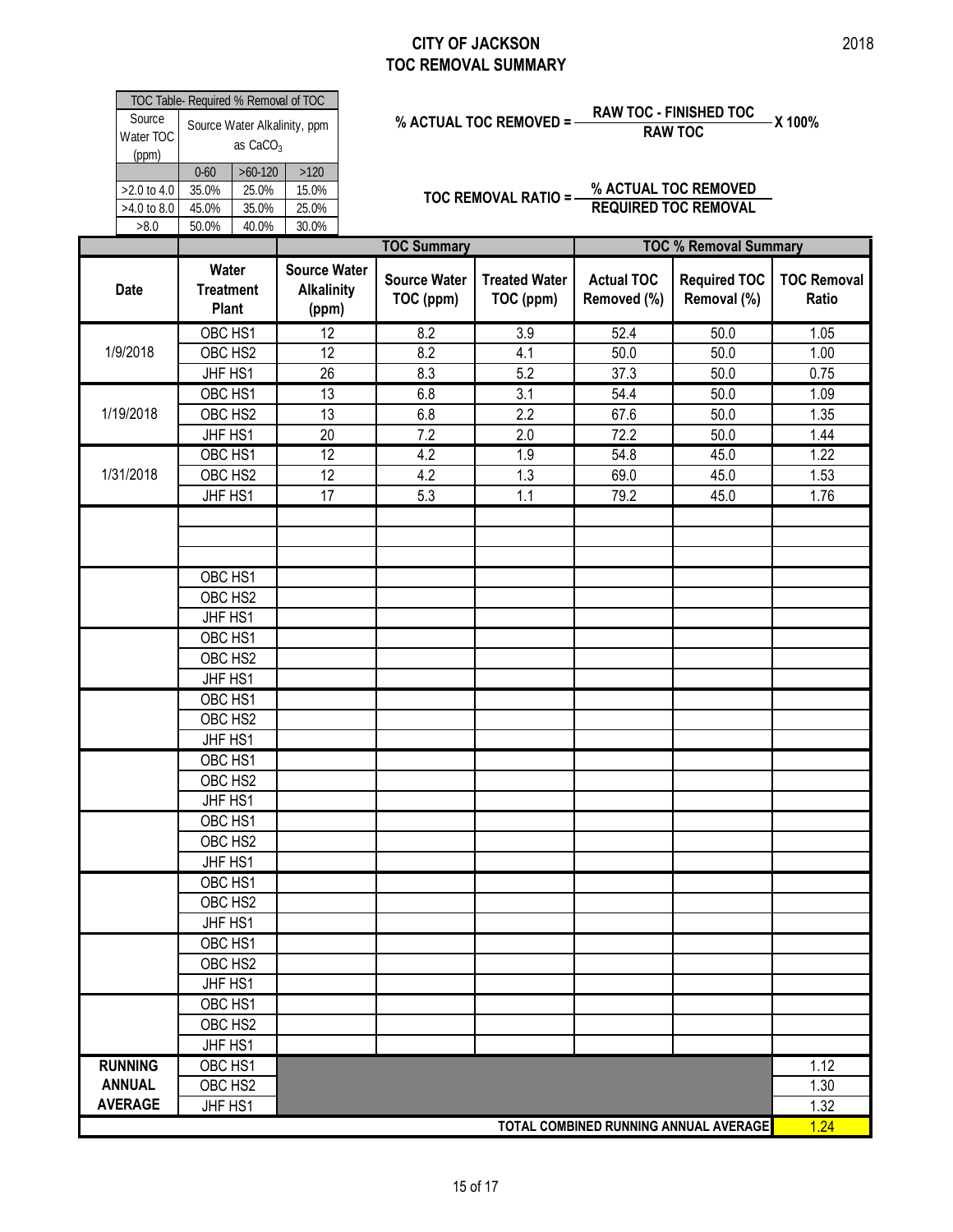### **CITY OF JACKSON CORROSION CONTROL DATA**

| January 2018                        |                          | <b>SYSTEM ID: 250008-02</b> |                       |                       |              |                       |                       |              | <b>SYSTEM ID: 250008-01</b> |                       |  |
|-------------------------------------|--------------------------|-----------------------------|-----------------------|-----------------------|--------------|-----------------------|-----------------------|--------------|-----------------------------|-----------------------|--|
| <b>DAILY</b><br><b>CALCULATIONS</b> |                          | OBC HS1<br>OBC HS2          |                       |                       |              |                       |                       | <b>JHF</b>   |                             |                       |  |
|                                     |                          | pH                          | <b>Hardness</b>       | <b>Alkalinity</b>     | pH           | <b>Hardness</b>       | <b>Alkalinity</b>     | pH           | <b>Hardness</b>             | <b>Alkalinity</b>     |  |
| 1                                   | <b>MIN</b>               | 9.38                        | $\overline{18}$       | 24                    | 9.41         | 20                    | $\overline{27}$       | 8.83         | 62                          | $\overline{22}$       |  |
|                                     | <b>MAX</b>               | 9.47                        | 22                    | $\overline{27}$       | 9.46         | 21                    | 29                    | 9.50         | 71                          | 34                    |  |
|                                     | <b>AVG</b>               | 9.41                        | $\overline{20}$       | $\overline{25}$       | 9.43         | 20                    | $\overline{28}$       | 9.08         | 67                          | $\overline{29}$       |  |
|                                     | <b>MIN</b>               | 8.74                        | 18                    | 24                    | 8.91         | $\overline{20}$       | 24                    | 9.31         | 65                          | $\overline{27}$       |  |
| $\mathbf 2$                         | <b>MAX</b>               | 9.27                        | 27                    | 31                    | 9.28         | 25                    | 27                    | 9.62         | 77                          | 29                    |  |
|                                     | <b>AVG</b>               | 9.12                        | 23                    | $\overline{27}$       | 9.17         | 23                    | 25                    | 9.49         | $\overline{72}$             | $\overline{28}$       |  |
| 3                                   | <b>MIN</b>               | 9.24                        | 16                    | 25                    | 9.10         | 15                    | $\overline{25}$       | 9.19         | 72                          | 25                    |  |
|                                     | <b>MAX</b>               | 9.26                        | 23                    | 36                    | 9.25         | 22                    | $\overline{31}$       | 9.44         | 84                          | 36                    |  |
|                                     | <b>AVG</b>               | 9.25                        | 19                    | $\overline{31}$       | 9.20         | 19                    | 29                    | 9.27         | 77                          | $\overline{31}$       |  |
| 4                                   | <b>MIN</b>               | 8.56                        | $\overline{17}$       | 24                    | 8.92         | 17                    | $\overline{26}$       | 9.30         | $\overline{72}$             | $\overline{23}$       |  |
|                                     | <b>MAX</b>               | 9.29                        | 31                    | 38                    | 9.22         | 27                    | 33                    | 9.86         | 76                          | 38                    |  |
|                                     | <b>AVG</b>               | 8.99                        | 22                    | 29                    | 9.06         | 22                    | 29                    | 9.50         | 74                          | 32                    |  |
| 5                                   | <b>MIN</b>               | 8.65                        | 17                    | 28                    | 8.78         | 12                    | $\overline{25}$       | 9.27         | 66                          | $\overline{27}$       |  |
|                                     | <b>MAX</b>               | 9.31                        | 30                    | $\overline{32}$       | 9.41         | 24                    | 34                    | 9.71         | 72                          | 33                    |  |
|                                     | <b>AVG</b><br><b>MIN</b> | 8.95                        | 21                    | $\overline{30}$<br>26 | 9.18         | 16                    | 29                    | 9.45         | 70                          | 31                    |  |
| 6                                   | <b>MAX</b>               | 8.76<br>9.18                | $\overline{14}$<br>16 | 27                    | 9.02<br>9.21 | $\overline{11}$<br>12 | $\overline{20}$<br>26 | 9.26<br>9.39 | 75<br>84                    | $\overline{23}$<br>26 |  |
|                                     | <b>AVG</b>               | 9.02                        | 15                    | 27                    | 9.11         | 12                    | 23                    | 9.32         | 79                          | 25                    |  |
|                                     | <b>MIN</b>               | 7.13                        | $\overline{20}$       | 29                    | 7.39         | 15                    | 23                    | 9.23         | 65                          | 29                    |  |
| 7                                   | <b>MAX</b>               | 9.33                        | 23                    | 30                    | 9.64         | 29                    | 32                    | 9.46         | 73                          | 44                    |  |
|                                     | <b>AVG</b>               | 8.57                        | $\overline{21}$       | 30                    | 8.82         | 24                    | 29                    | 9.32         | $\overline{70}$             | $\overline{36}$       |  |
|                                     | <b>MIN</b>               | 8.59                        | $\overline{26}$       | 28                    | 9.08         | 29                    | 30                    | 9.06         | 67                          | 27                    |  |
| 8                                   | <b>MAX</b>               | 9.42                        | $\overline{32}$       | $\overline{35}$       | 9.58         | 33                    | 36                    | 9.38         | 72                          | 44                    |  |
|                                     | <b>AVG</b>               | 9.15                        | 29                    | 31                    | 9.38         | 31                    | 32                    | 9.23         | 70                          | $\overline{35}$       |  |
|                                     | <b>MIN</b>               | 7.50                        | 27                    | 26                    | 8.42         | 30                    | 29                    | 8.96         | 70                          | $\overline{32}$       |  |
| 9                                   | <b>MAX</b>               | 8.44                        | 29                    | $\overline{28}$       | 9.36         | 30                    | 29                    | 8.98         | 78                          | $\overline{38}$       |  |
|                                     | <b>AVG</b>               | 8.03                        | 28                    | $\overline{27}$       | 8.91         | $\overline{30}$       | $\overline{29}$       | 8.97         | $\overline{74}$             | $\overline{35}$       |  |
|                                     | <b>MIN</b>               | 6.48                        | $\overline{11}$       | 16                    | 6.84         | $\overline{12}$       | $\overline{14}$       | 8.97         | 72                          | $\overline{26}$       |  |
| 10                                  | <b>MAX</b>               | 7.70                        | 34                    | $\overline{36}$       | 8.95         | $\overline{31}$       | 33                    | 9.36         | 76                          | 41                    |  |
|                                     | <b>AVG</b>               | 7.08                        | 23                    | 27                    | 7.55         | 22                    | $\overline{24}$       | 9.16         | $\overline{74}$             | $\overline{34}$       |  |
|                                     | <b>MIN</b>               | 7.11                        | 25                    | 25                    | 7.89         | 23                    | $\overline{22}$       | 8.86         | 75                          | 34                    |  |
| 11                                  | <b>MAX</b>               | 8.98                        | 29                    | 35                    | 9.12         | 27                    | $\overline{29}$       | 9.25         | 87                          | 41                    |  |
|                                     | <b>AVG</b>               | 8.22                        | $\overline{27}$       | $\overline{29}$       | 8.58         | $\overline{26}$       | $\overline{26}$       | 9.06         | $\overline{80}$             | $\overline{38}$       |  |
| 12                                  | <b>MIN</b>               | 7.37                        | 14                    | $\overline{26}$       | 6.84         | 14                    | 25                    | 9.31         | 72                          | $\overline{38}$       |  |
|                                     | <b>MAX</b>               | 9.35                        | 32                    | 36                    | 9.84         | 31                    | 35                    | 9.43         | 75                          | 39                    |  |
|                                     | <b>AVG</b>               | 8.61                        | 21                    | 30                    | 8.94         | 22                    | 30                    | 9.38         | 73                          | 38                    |  |
| 13                                  | <b>MIN</b>               | 8.97                        | 13                    | $\overline{24}$       | 9.21         | 14                    | $\overline{24}$       | 9.45         | $\overline{72}$             | 37                    |  |
|                                     | <b>MAX</b>               | 9.41                        | 16                    | 29                    | 9.51         | 18                    | 28                    | 9.47         | 78                          | 39                    |  |
|                                     | <b>AVG</b>               | 9.30                        | 15                    | 27                    | 9.39         | 16                    | 26                    | 9.46         | 74                          | 38                    |  |
|                                     | <b>MIN</b>               | 9.04                        | 15                    | $\overline{28}$       | 8.95         | 16                    | 23                    | 9.18         | 78                          | 36                    |  |
| 14                                  | <b>MAX</b>               | 9.21                        | 26                    | 36                    | 9.24         | 22                    | 26                    | 9.51         | 81                          | 40                    |  |
| 15                                  | <b>AVG</b><br><b>MIN</b> | 9.14<br>9.10                | 21<br>16              | 31<br>$\overline{26}$ | 9.06<br>9.06 | 18<br>18              | 24<br>$\overline{23}$ | 9.39<br>9.32 | 80<br>77                    | 38<br>$\overline{35}$ |  |
|                                     | <b>MAX</b>               | 9.30                        | 25                    | 30                    | 9.17         | 23                    | 30                    | 9.38         | 83                          | 43                    |  |
|                                     | <b>AVG</b>               | 9.21                        | 20                    | 28                    | 9.10         | 20                    | 26                    | 9.35         | 80                          | 39                    |  |
|                                     | <b>MIN</b>               | 9.13                        | 18                    | $\overline{27}$       | 9.14         | $\overline{17}$       | $\overline{26}$       | 9.34         | $\overline{73}$             | $\overline{31}$       |  |
| 16                                  | <b>MAX</b>               | 9.83                        | 27                    | 31                    | 9.76         | 27                    | 28                    | 9.60         | 89                          | 44                    |  |
|                                     | <b>AVG</b>               | 9.34                        | 24                    | 29                    | 9.32         | 23                    | 27                    | 9.48         | 79                          | 36                    |  |